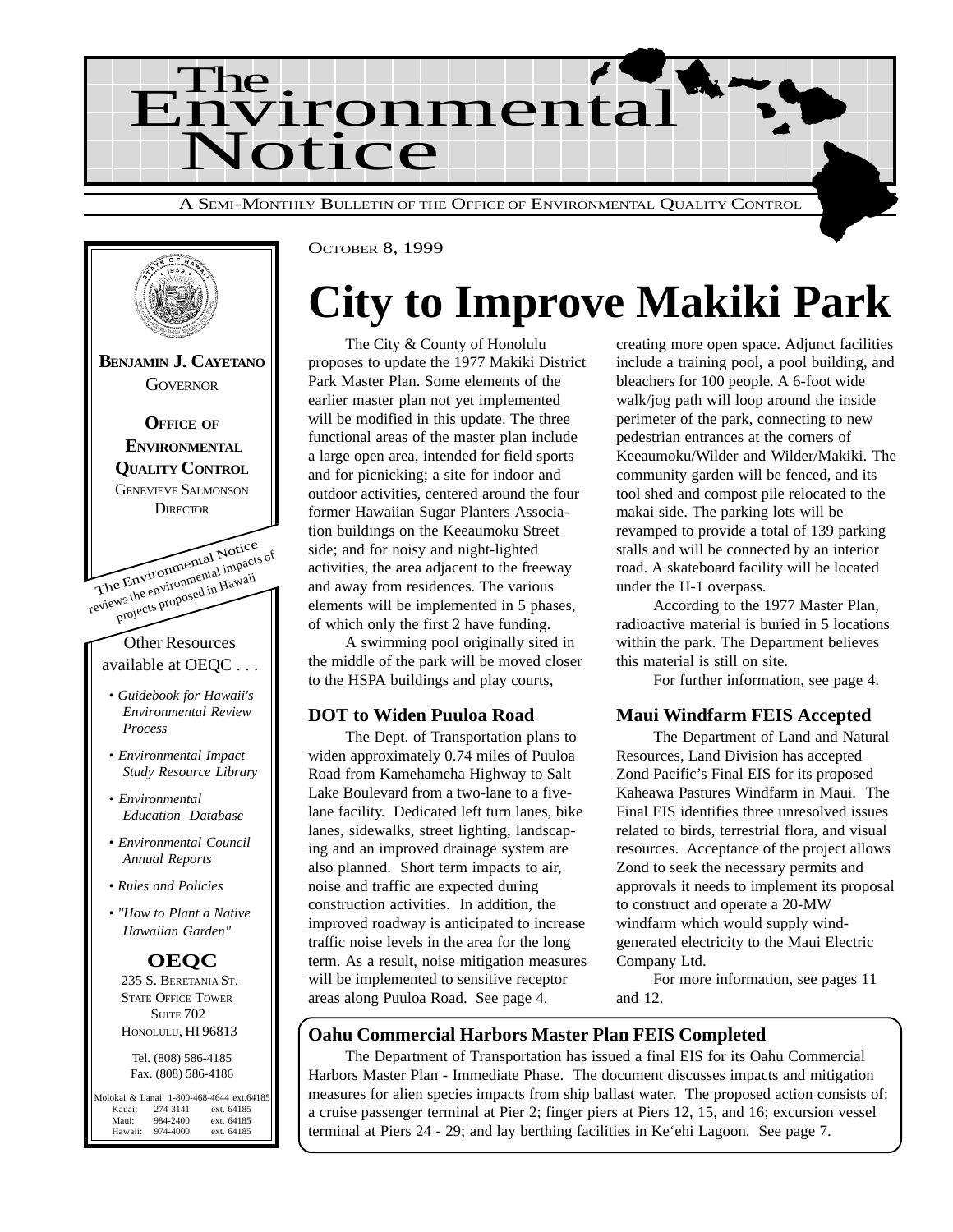# Table of Contents

#### OCTOBER 8, 1999

### **1** Oahu Notices

| <b>Draft Environmental Assessments</b>             |  |
|----------------------------------------------------|--|
|                                                    |  |
|                                                    |  |
| (3) Puuloa Road Improvements-Kamehameha Highway to |  |
|                                                    |  |
| <b>Final Environmental Assessments/</b>            |  |
| Findings of No Significant Impacts (FONSI)         |  |
| (4) Honouliuli Wastewater Reclamation Project  5   |  |
|                                                    |  |
|                                                    |  |
|                                                    |  |
|                                                    |  |
| <b>Final Environmental Impact Statements</b>       |  |

### [\(9\) Oahu Commercial Harbors 2020 Master Plan ............................... 7](#page-6-0)

#### **Previously Published Projects Pending Public Comments**

## 3 **Maui Notices**

| <b>Draft Environmental Assessments</b>                                                                                                                          |
|-----------------------------------------------------------------------------------------------------------------------------------------------------------------|
| <b>Final Environmental Assessments/</b><br><b>Findings of No Signicant Impacts (FONSI)</b><br>(2) Hana Highway, Replacement of Kaupakulua Bridge & Approaches 9 |
| <b>Final Environmental Impact Statements</b>                                                                                                                    |
| <b>Acceptance Notices</b>                                                                                                                                       |
| <b>Previously Published Projects Pending Public Comments</b>                                                                                                    |
| <b>■ Kauai Notices</b>                                                                                                                                          |
| <b>Draft Environmental Assessments</b><br>(1) Ho'omalu Project, Kauai Community Kitchen (Supplemental)  13                                                      |

#### **Previously Published Projects Pending Public Comments**

[Draft Environmental Assessments .................................................... 13](#page-12-0)

### 6 **[Hawaii Notices](#page-13-0)**

| <b>Draft Environmental Assessments</b>                       |  |
|--------------------------------------------------------------|--|
| <b>Final Environmental Assessments/</b>                      |  |
| Findings of No Significant Impacts (FONSI)                   |  |
| (2) Kawaihae Harbor Pave Additional Barge Terminal Area  14  |  |
|                                                              |  |
| <b>Previously Published Projects Pending Public Comments</b> |  |
|                                                              |  |
|                                                              |  |
|                                                              |  |

### **AL** Land Use Commission Notices

|--|--|

### s **Shoreline Notices**

## **\*** Environmental Council Notices

|--|

## V **Pollution Control Permits**

|--|

### ^ **Coastal Zone News**

| Informational Meetings on Hawai'i's Implementation Plan for |  |
|-------------------------------------------------------------|--|
|                                                             |  |
| Marine and Coastal Zone Management Advisory Group  20       |  |

### S **Federal Notices**

| Western Pacific Fishery Management Council Notices  21          |
|-----------------------------------------------------------------|
|                                                                 |
| Humpback Whales - Proposed Permit Amendment, New Application 21 |
|                                                                 |
|                                                                 |

### C **Announcements**

Notice of DOH Voluntary Response Program (VRP) Projects ........... 12

*OEQC intends to make the information in this bulletin accessible to everyone. Individuals that require this material in a different format (such as large type or braille), should contact our office for assistance.*

| <b>The Environmental Notice</b> | <b>Office of Environmental Quality Control</b> | Page 2 |
|---------------------------------|------------------------------------------------|--------|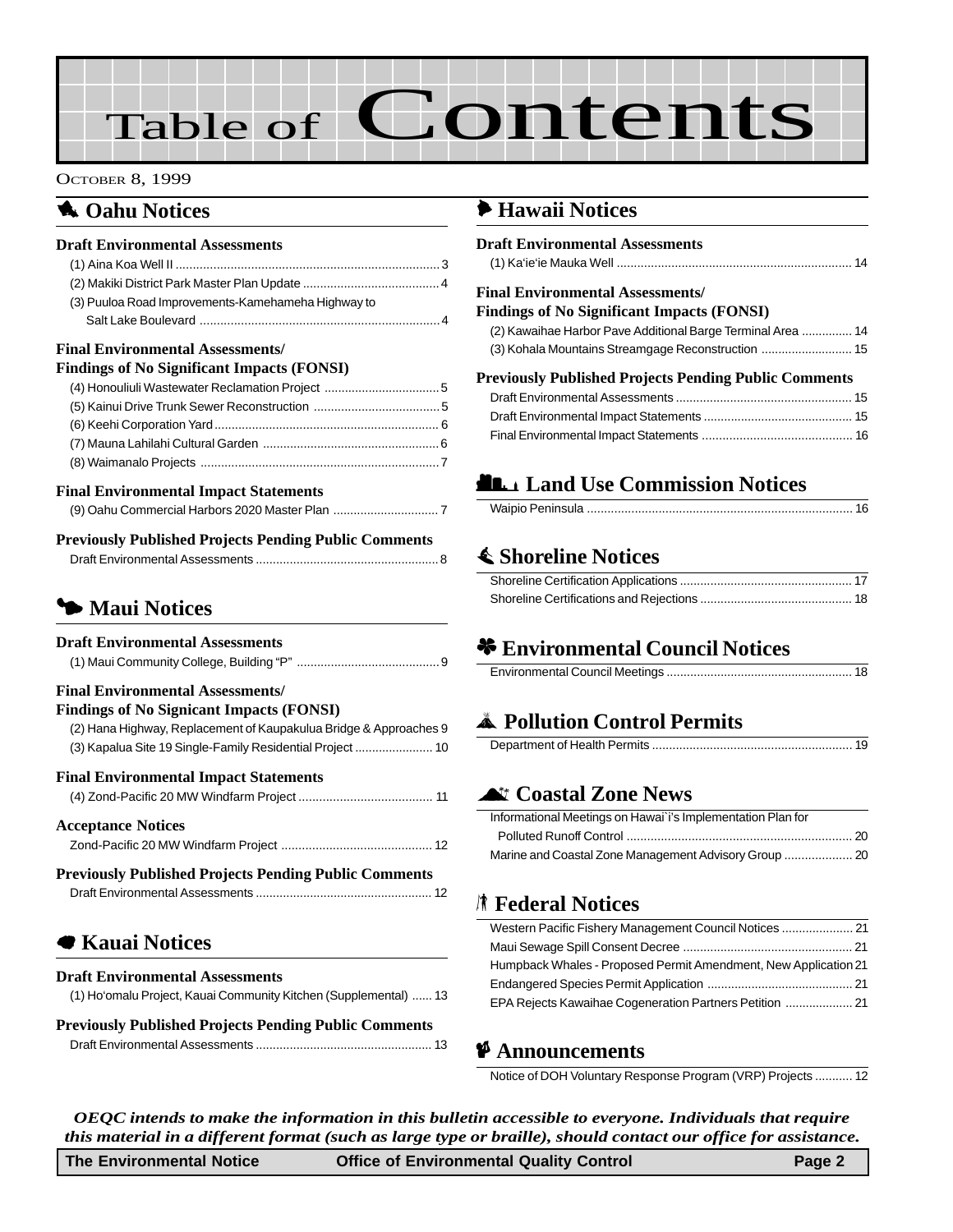OCTOBER 8, 1999

**8**

**5**

**1**

**Oahu Notices**

## <span id="page-2-0"></span>**Draft Environmental Assessments**

## 1 **(1) Aina Koa Well II**

| District:             | Honolulu                                 |
|-----------------------|------------------------------------------|
| TMK:                  | 3-5-62:44, 3-5-56:26, and 3-5-48:25      |
| Applicant:            | Kamehameha Schools Bishop Estate         |
|                       | 567 South King Street, Suite 200         |
|                       | Honolulu, Hawaii 96813                   |
|                       | Contact: Manabu Tagomori (534-3866)      |
|                       | <b>Approving Agency/Accepting</b>        |
| <b>Authority:</b>     | City and County of Honolulu              |
|                       | Board of Water Supply                    |
|                       | 630 South Beretania Street               |
|                       | Honolulu, Hawaii 96843                   |
|                       | Contact: Clifford Jamile (527-6180)      |
| <b>Consultant:</b>    | CH <sub>2</sub> M Hill                   |
|                       | 1585 Kapiolani Boulevard, Suite 1420     |
|                       | Honolulu, Hawaii 96814-4530              |
|                       | Contact: Al Lono Lyman (943-1133)        |
| <b>Public Comment</b> |                                          |
| <b>Deadline:</b>      | November 8, 1999                         |
| Status:               | DEA First Notice pending public comment. |
|                       | Address comments to the applicant with   |

copies to the approving agency or accepting authority, the consultant and OEQC. **Permits** Water use & pump installation permit, **Required**: noise permit

Kamehameha Schools Bishop Estate (KSBE) has constructed an exploratory well and is now proposing to construct the necessary improvements to make the well a production well. The proposed Aina Koa Well II is on Board of Water Supply (BWS) land located on Halekoa Drive and is identified as tax map key (TMK) 3-5-62:44. The well will be capable of producing approximately 1 million gallons per day (mgd) of potable water. Following construction and installation of the well and accompanying facilities, the well will be integrated into the BWS water system. Underground piping connecting the well to the Aina Koa 640' Reservoir and Booster Pump Station No. 3 (TMK 3-5-56:26) and the Aina Koa 405' Reservoir and Booster Pump Station No. 2 (TMK 3- 5-48:25) will also be constructed.

The development of additional water sources is necessary to accommodate the demand for water from KSBEsponsored projects. A Draft Environmental Assessment has been prepared to support the issuance of a Conservation District User Permit.

No significant adverse impacts have been identified during the preparation of the Draft Environmental Assessment. Construction work, primarily piping and pump installation and erection of a control building, will cause minor shortterm noise and fugitive dust impacts to the surrounding environment. All government rules and regulations concerning noise and fugitive dust emissions will be followed during construction to minimize minor short-term noise and air pollution impacts.

 $\begin{array}{cc} 6 & 2 \end{array}$ 

**9**

**3**

**4**

To mitigate the short-term noise impacts, contractors will comply with all of the conditions of the required noise permit. Mufflers will be required for all construction equipment. All noise-attenuating equipment will be maintained in proper operating condition and will be repaired or replaced as needed. In order to reduce noise levels from the production pump, a submersible pump will be used.

To mitigate the short-term air pollution effects of the construction activities, the contractor will properly maintain its internal combustion equipment to minimize exhaust emissions, and will comply with the State of Hawaii, Department of Health Rules Title 11, Chapter 59 and 60 regarding Air Pollution Control.

Traffic impacts to Halekoa Drive will be minimal. The contractor will schedule the movement of heavy trucks and vehicles to or from the site after 8:00 a.m. and before 3:30 p.m. to avoid the morning and afternoon peak traffic periods.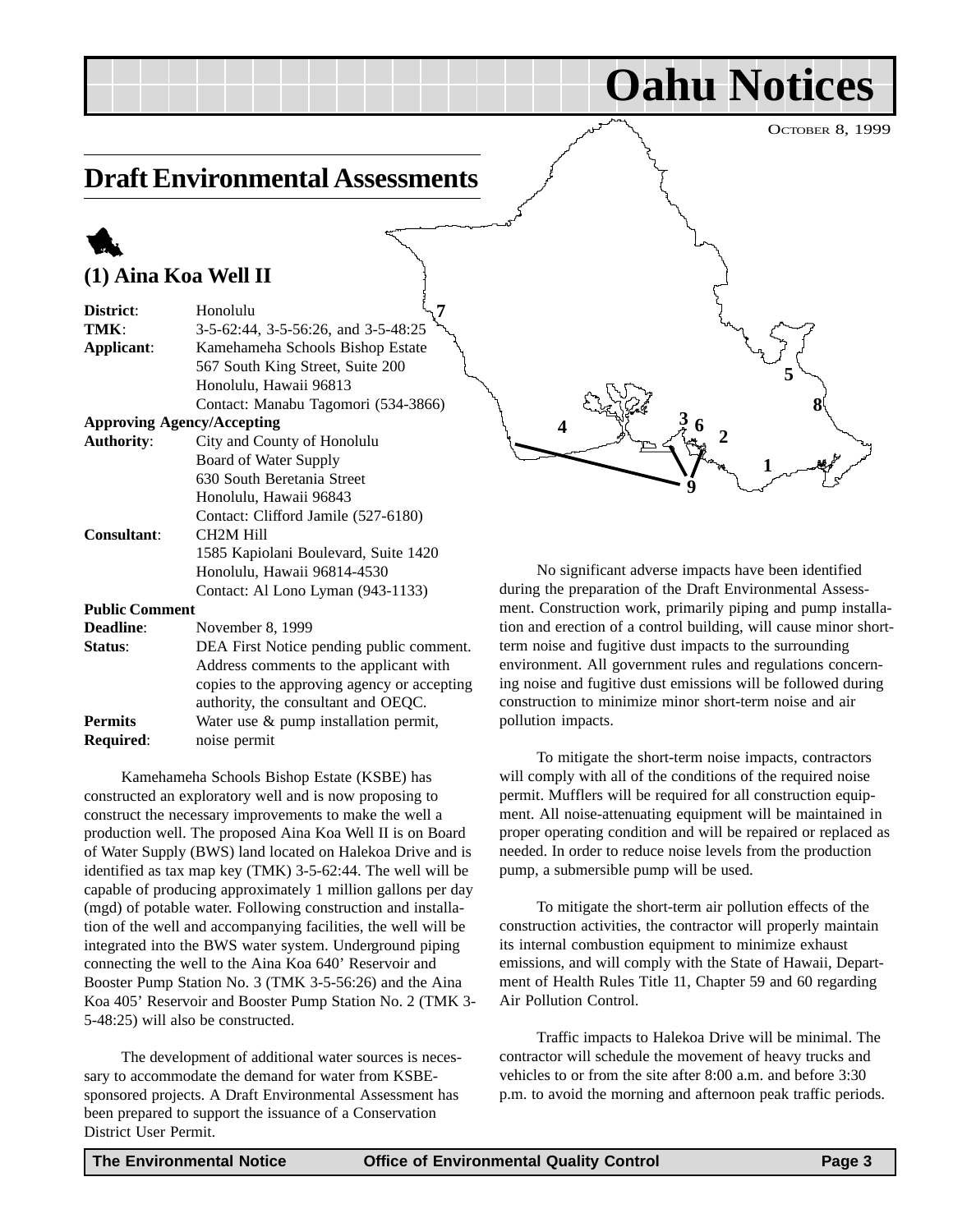<span id="page-3-0"></span>OCTOBER 8, 1999



### **(2) Makiki District Park Master Plan Update**

| District:             | Honolulu                                 |
|-----------------------|------------------------------------------|
| TMK:                  | 2-4-22:1, 17, 25, 26, 28, 33, 34, 45     |
| Applicant:            | City and County of Honolulu              |
|                       | Department of Design and Construction    |
|                       | 650 South King Street                    |
|                       | Honolulu, Hawaii 96813                   |
|                       | Contact: Stanford Kuroda (523-4755)      |
|                       | <b>Approving Agency/Accepting</b>        |
| <b>Authority:</b>     | Same as above.                           |
| <b>Consultant:</b>    | Gerald Park (942-7484)                   |
|                       | 1400 Rycroft Street, Suite 876           |
|                       | Honolulu, Hawaii 96814                   |
| <b>Public Comment</b> |                                          |
| <b>Deadline:</b>      | November 8, 1999                         |
| Status:               | DEA First Notice pending public comment. |
|                       | Address comments to the applicant with   |
|                       | copies to the consultant and OEQC.       |
| <b>Permits</b>        | Pollution controls variance, public      |
| Required:             | swimming pool, NPDES, ROW, grubbing,     |
|                       | grading, stockpiling, street usage       |

The Department of Design and Construction, City and County of Honolulu has prepared a master plan report that updates the 1977 Makiki Park Master Plan. The 9.37 acre (408,038 square feet) Makiki District Park is located in Lower Makiki, Honolulu and bounded by Keeaumoku Street on the north, Makiki Street on the south, Wilder Avenue on the east, and the Lunalilo Freeway on the west.

The purpose of the 1999 Makiki District Park Master Plan Update is to evaluate the development concepts adopted in the 1977 Makiki Park Master Plan and to update the original Development Plan in response to current and future recreational needs of the community. The Master Plan Update does not supersede the 1977 Master Plan but builds on current information and community concerns for the implementation of future projects, and recommends development options for Makiki District Park.

The major features recommended in the Master Plan Update include constructing a swimming pool facility, a skateboard park, and a new access road behind the tennis courts; redesigning two off-street parking lots; providing a jogging/walking path around the park, improving the community gardens; and upgrading existing drainage, wastewater, and electrical systems serving the park.

A five phase implementation schedule is proposed. The cost for Phases 1 and 2 is estimated at \$ 3.6 million and funding has been appropriated by the Honolulu City Council as part of the City's Capital Improvements Program. Design and construction of Phases 3, 4, and 5 will be implemented as funding is made available.



## **(3) Puuloa Road Improvements-Kamehameha Highway to Salt Lake Boulevard**

| District:                         | Ewa                                         |
|-----------------------------------|---------------------------------------------|
| TMK:                              | $1 - 1 - 10$                                |
| Applicant:                        | State Department of Transportaion           |
|                                   | 601 Kamokila Boulevard, Room 688            |
|                                   | Kapolei, Hawaii 96707                       |
|                                   | Contact: Casey Abe (692-7559)               |
| <b>Approving Agency/Accepting</b> |                                             |
| <b>Authority:</b>                 | U.S. Department of Transportaion            |
|                                   | Federal Highway Administration              |
|                                   | 300 Ala Moana Boulevard, Box 50206          |
|                                   | Honolulu, Hawaii 96850                      |
|                                   | Contact: Abraham Wong (541-2700)            |
| Consultant:                       | Akinaka & Associates, Ltd.                  |
|                                   | 250 North Beretania Street, Suite 300       |
|                                   | Honolulu, Hawaii 96813                      |
|                                   | Contact: Sheldon Yamasato (536-7721)        |
| <b>Public Comment</b>             |                                             |
| Deadline:                         | November 8, 1999                            |
| Status:                           | DEA First Notice pending public comment.    |
|                                   | Address comments to the applicant with      |
|                                   | copies to the approving agency or accepting |
|                                   | authority, the consultant and OEQC.         |
| <b>Permits</b>                    |                                             |
| Required:                         | NPDES, grading                              |

The proposed project involves widening approximately 0.74 miles of Puuloa Road from Kamehameha Highway to Salt Lake Boulevard from a two-lane facility to a five-lane facility within the existing 120 foot wide right-of-way. The purpose of the proposed action is to complete that portion of the existing roadway to its planned function, as specified in the 2020 Oahu Regional Transportaion Plan. Dedicated left turn lanes, bike lanes, sidewalks, street lighting, landscaping and an improved drainage system would also be provided.

Short term impacts to air, noise and traffic are expected during construction activities. In addition, the improved roadway is anticipated to increase traffic noise levels in the area for the long-term. As a result, noise mitigation measures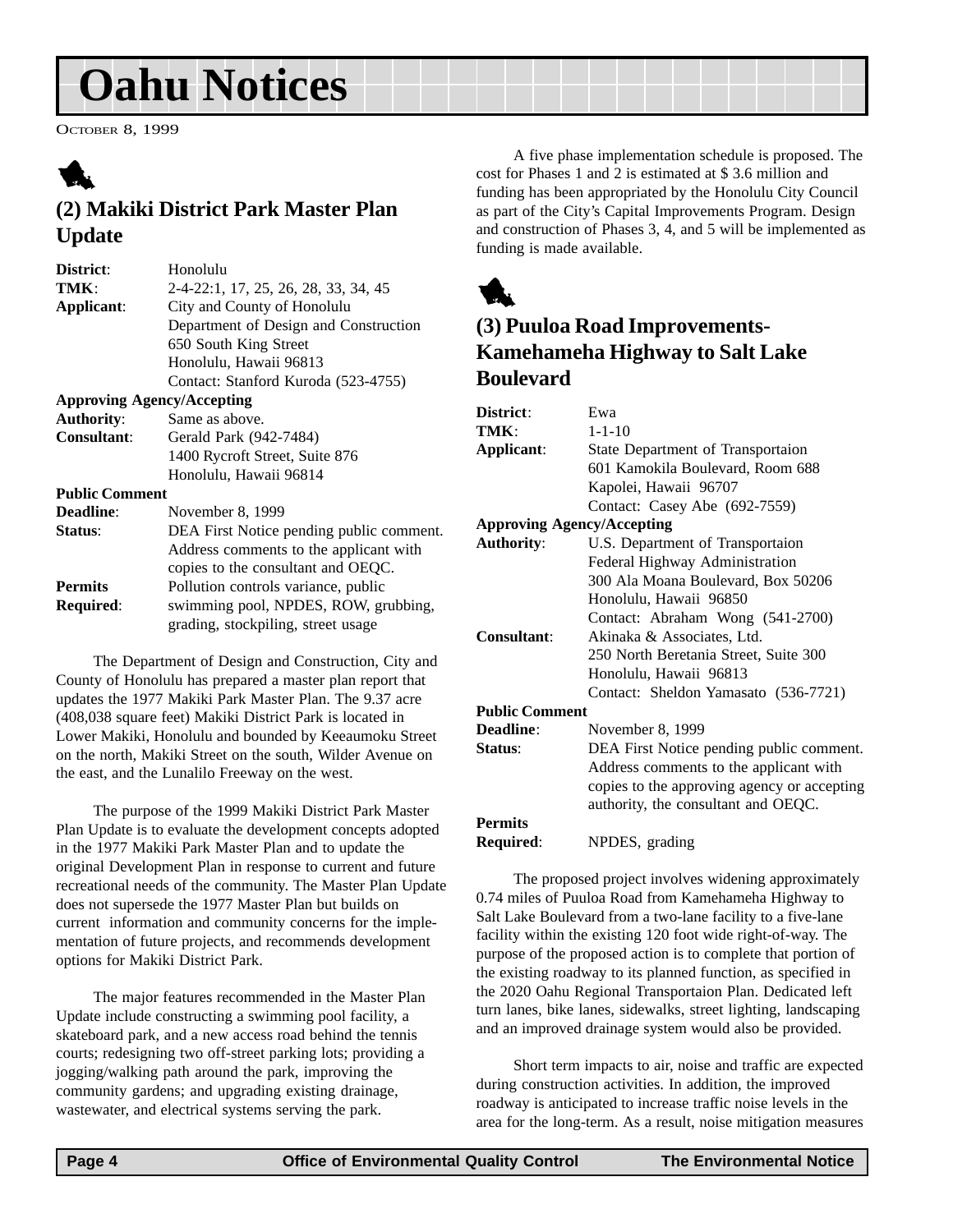<span id="page-4-0"></span>

will be implemented to sensitive receptor areas along Puuloa Road. In the long-term, the widened roadway would improve traffic flow and the aesthetic quality in the project area.

## **Final Environmental Assessments/Findings of No Significant Impacts (FONSI)**



### **(4) Honouliuli Wastewater Reclamation Project**

| District:               | Ewa                                      |
|-------------------------|------------------------------------------|
| TMK:                    | $9 - 1 - 13:7$                           |
| Applicant:              | U.S. Filter Corporation                  |
|                         | 2300 Contra Costa Boulevard, Suite 470   |
|                         | Pleasant Hill, California 94523          |
|                         | Contact: Mike Street(381-2530)           |
|                         | <b>Approving Agency/Accepting</b>        |
| <b>Authority:</b>       | City and County of Honolulu              |
|                         | Department of Planning and Permitting    |
|                         | 650 South King Street, 7th Floor         |
|                         | Honolulu, Hawaii 96813                   |
|                         | Contact: Dana Teramoto (523-4648)        |
| Consultant:             | Analytical Planning Consultants, Inc.    |
|                         | 928 Nuuanu Avenue, Suite 502             |
|                         | Honolulu, Hawaii 96817                   |
|                         | Contact: Donald Clegg (536-5695)         |
| <b>Public Challenge</b> |                                          |
| <b>Deadline:</b>        | November 8, 1999                         |
| Status:                 | FEA/FONSI issued, project may proceed    |
| <b>Permits</b>          | Building, grubbing/grading, sewer connec |
| <b>Required:</b>        | tion, historic site review, NPDES        |

The U.S. Filter Corporation is proposing to construct a 12 million gallon per day (mgd) wastewater reclamation plant. The plant will treat wastewater from the Honouliuli Wastewater Treatment Plant and produce two levels of reclaimed water. One of the levels of reclaimed water will meet standards for the R1 (tertiary) level as defined by the State of Hawaii, Department of Health Reuse Guidelines. The other level of water will be treated through a Reverse Osmosis (RO) process to meet industrial requirements.

Ten million gallons of R1 water will be used for nonpotable water uses, such as golf courses and public landscaping for residential subdivisions. Two million gallons of RO water will be used by industrial users in Campbell Industrial Park.

OCTOBER 8, 1999

The distribution system will consist of approximately 27,000 linear feet of pipe for the R1 system and approximately 25,000 linear feet of pipe for the RO distribution system, which will run to Campbell Industrial Park. All pipes will be placed underground.



### **(5) Kainui Drive Trunk Sewer Reconstruction**

| District:                         | Koolaupoko                                |  |
|-----------------------------------|-------------------------------------------|--|
| TMK:                              | 4-3-75, 76, 78, 79 and 80                 |  |
| Applicant:                        | City and County of Honolulu               |  |
|                                   | Department of Design and Construction     |  |
|                                   | 650 South King Street                     |  |
|                                   | Honolulu, Hawaii 96813                    |  |
|                                   | Contact: Carl Arakaki (523-4671)          |  |
| <b>Approving Agency/Accepting</b> |                                           |  |
| <b>Authority:</b>                 | Same as above.                            |  |
| <b>Consultant:</b>                | Shimabukuro, Endo & Yoshizaki, Inc.       |  |
|                                   | 1126 12th Avenue, Room 309                |  |
|                                   | Honolulu, Hawaii 96816                    |  |
|                                   | Contact: Howard Endo (737-1875)           |  |
| <b>Public Challenge</b>           |                                           |  |
| Deadline:                         | November 8, 1999                          |  |
| Status:                           | FEA/FONSI issued, project may proceed     |  |
| <b>Permits</b>                    | Street usage, trenching, NPDES, discharge |  |
| <b>Required:</b>                  | effluent, dewatering, noise               |  |
|                                   |                                           |  |

The City Department of Environmental Services proposes to rehabilitate approximately 3,350 feet of its existing deteriorated 48-inch Kainui Drive Trunk Sewer in Kailua with 45.5-inch cured-in-place pipe (CIPP) liner from Kaha Street to Oneawa Street. The project will also rehabilitate the interiors of 9 existing deteriorated sewer manholes. The CIPP rehabilitation method is a trenchless method of sewer line rehabilitation and of all the alternatives considered, this alternative is the most cost-effective and will cause the least disruption to traffic and access to properties along Kainui Drive. It will also cause the least inconvenience to residents and to street users. The project will have no significant impact on the environment. Potential short term impacts will occur related to construction activities. Trenching and dewatering for access into four CIPP inversion manholes and for bypass piping of the Trunk Sewer and sewer laterals will be required. Trenching will cause lane closures and traffic will be impacted by detours. Motorists will be rerouted around the Kainui Drive work areas during CIPP inversion work. Operation of construction equipment will temporarily effect dust, noise, and exhaust emission levels. Increase in odors may result during the CIPP inversion process. Human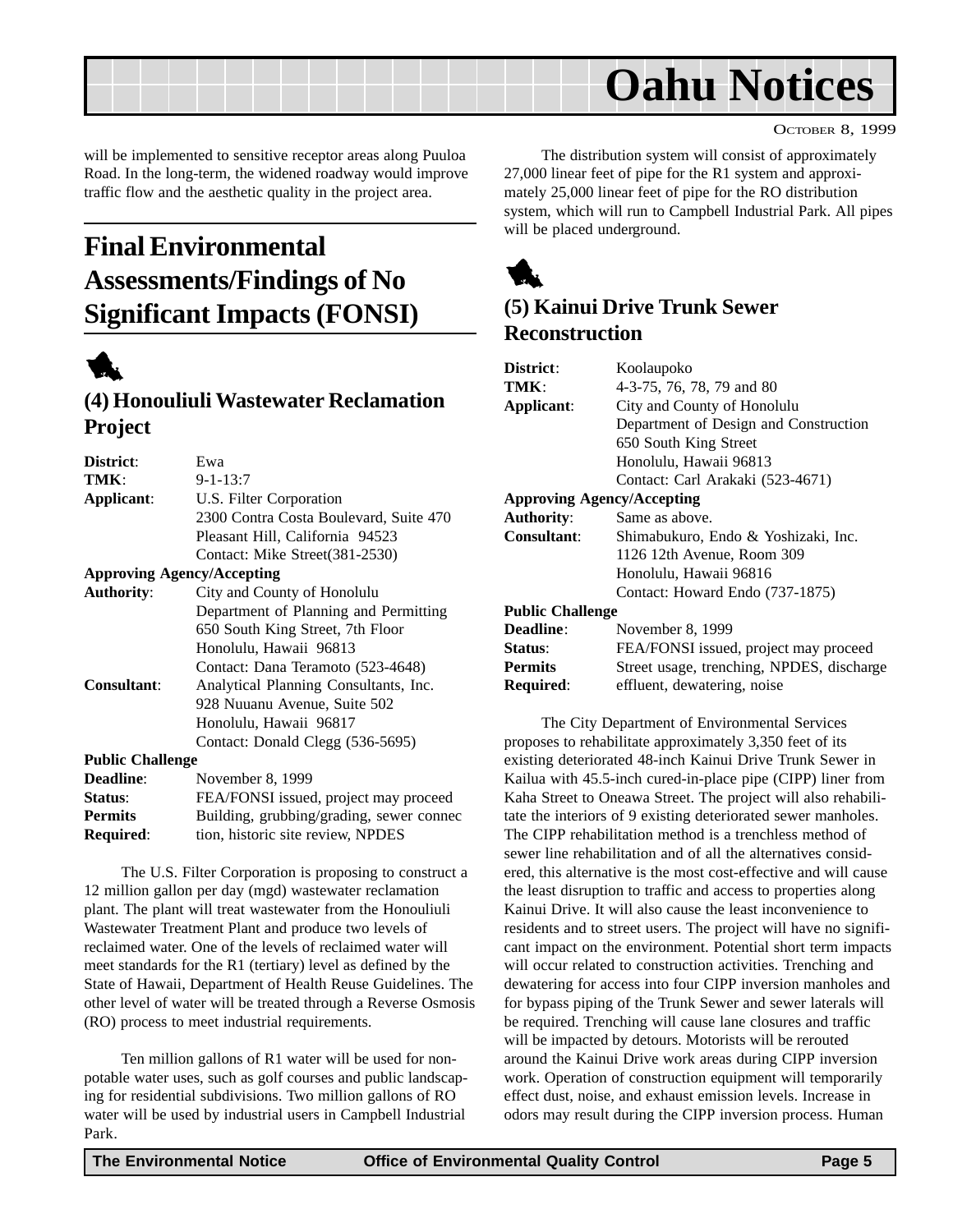#### <span id="page-5-0"></span>OCTOBER 8, 1999

burials may be present. All work will be performed in the City street-right-of-way and easement. Environmental impacts caused by the project will be mitigated by complying with applicable City, State and Federal standards, guidelines and permit requirements. The public will be notified at least two weeks prior to the commencement of CIPP rehabilitation work. There will be no long term negative impacts. The project construction is anticipated to begin mid 2000 and is estimated to be completed in 6 months in late 2000. The estimated construction cost is \$4,500,000. Funding will be provided by the City and County of Honolulu.



### **(6) Keehi Corporation Yard**

| District:                         | Honolulu                                 |  |
|-----------------------------------|------------------------------------------|--|
| TMK:                              | none                                     |  |
| Applicant:                        | City and County of Honolulu              |  |
|                                   | Department of Environmental Services     |  |
|                                   | 650 South King Street                    |  |
|                                   | Honolulu, Hawaii 96813                   |  |
|                                   | Contact: James Chun (527-6238)           |  |
| <b>Approving Agency/Accepting</b> |                                          |  |
| <b>Authority:</b>                 | Same as above.                           |  |
| Consultant:                       | Gerald Park Urban Planner (942-7484)     |  |
|                                   | 1400 Rycroft Street, Suite 876           |  |
|                                   | Honolulu, Hawaii 96814                   |  |
| <b>Public Challenge</b>           |                                          |  |
| Deadline:                         | November 8, 1999                         |  |
| Status:                           | FEA/FONSI issued, project may proceed    |  |
| <b>Permits</b>                    | Pollution control variance; grubbing,    |  |
| <b>Required:</b>                  | grading, stockpiling; building; excavate |  |

public right-of-way The Refuse Division, Department of Environmental Services, City and County of Honolulu, proposes to relocate its administrative and refuse collection operations from the Honolulu Corporation Yard to a new corporation yard in

Kalihi Kai. The proposed Keehi Corporation Yard will be built on approximately 5.0 acres of land under elevated sections of the H-1 Viaduct at Middle Street.

The Keehi Corporation Yard will be used primarily for parking refuse collection trucks (front end, automated, and manual collection trucks) and City trucks. Employee parking will be provided on-site during normal working hours. In addition to vehicle parking, three structures are proposed: a 4-bay vehicle maintenance shop to operated by Automotive Equipment Services; an office building for Refuse Division personnel; and a shower and locker facility for employees.

The cost of the project to include planning/design, construction, and construction management is estimated at \$ 6.8 million and will be funded by the City and County of Honolulu.

The property is owned by the State of Hawaii. The City has not yet entered into lease negotiations with the State of Hawaii for the use of the land.



### **(7) Mauna Lahilahi Cultural Garden**

| District:                         | Waianae                                |  |
|-----------------------------------|----------------------------------------|--|
| TMK:                              | $8-4-01:08$ (por.)                     |  |
| Applicant:                        | City and County of Honolulu            |  |
|                                   | Department of Design and Construction  |  |
|                                   | 650 South King Street, 9th Floor       |  |
|                                   | Honolulu, Hawaii 96813                 |  |
|                                   | Contact: Don Griffin (527-6324)        |  |
| <b>Approving Agency/Accepting</b> |                                        |  |
| <b>Authority:</b>                 | Same as above.                         |  |
| Consultant:                       | PBR Hawaii                             |  |
|                                   | 1001 Bishop Street, Pacific Tower #650 |  |
|                                   | Honolulu, Hawaii 96813                 |  |
|                                   | Contact: Yukie Ohashi (521-5631)       |  |
| <b>Public Challenge</b>           |                                        |  |
| Deadline:                         | November 8, 1999                       |  |
| Status:                           | FEA/FONSI issued, project may proceed  |  |
| <b>Permits</b>                    |                                        |  |
| Required:                         | SMA use permit                         |  |
|                                   |                                        |  |

The U.S. Filter Corporation is proposing to construct a 12 million gallon per day (mgd) wastewater reclamation plant. The plant will treat wastewater from the Honouliuli Wastewater Treatment Plant and produce two levels of reclaimed water. One of the levels of reclaimed water will meet standards for the R1 (tertiary) level as defined by the State of Hawaii, Department of Health Reuse Guidelines. The other level of water will be treated through a Reverse Osmosis (RO) process to meet industrial requirements.

Ten million gallons of R1 water will be used for nonpotable water uses, such as golf courses and public landscaping for residential subdivisions. Two million gallons of RO water will be used by industrial users in Campbell Industrial Park.

The distribution system will consist of approximately 27,000 linear feet of pipe for the R1 system and approximately 25,000 linear feet of pipe for the RO distribution system, which will run to Campbell Industrial Park. All pipes will be placed underground.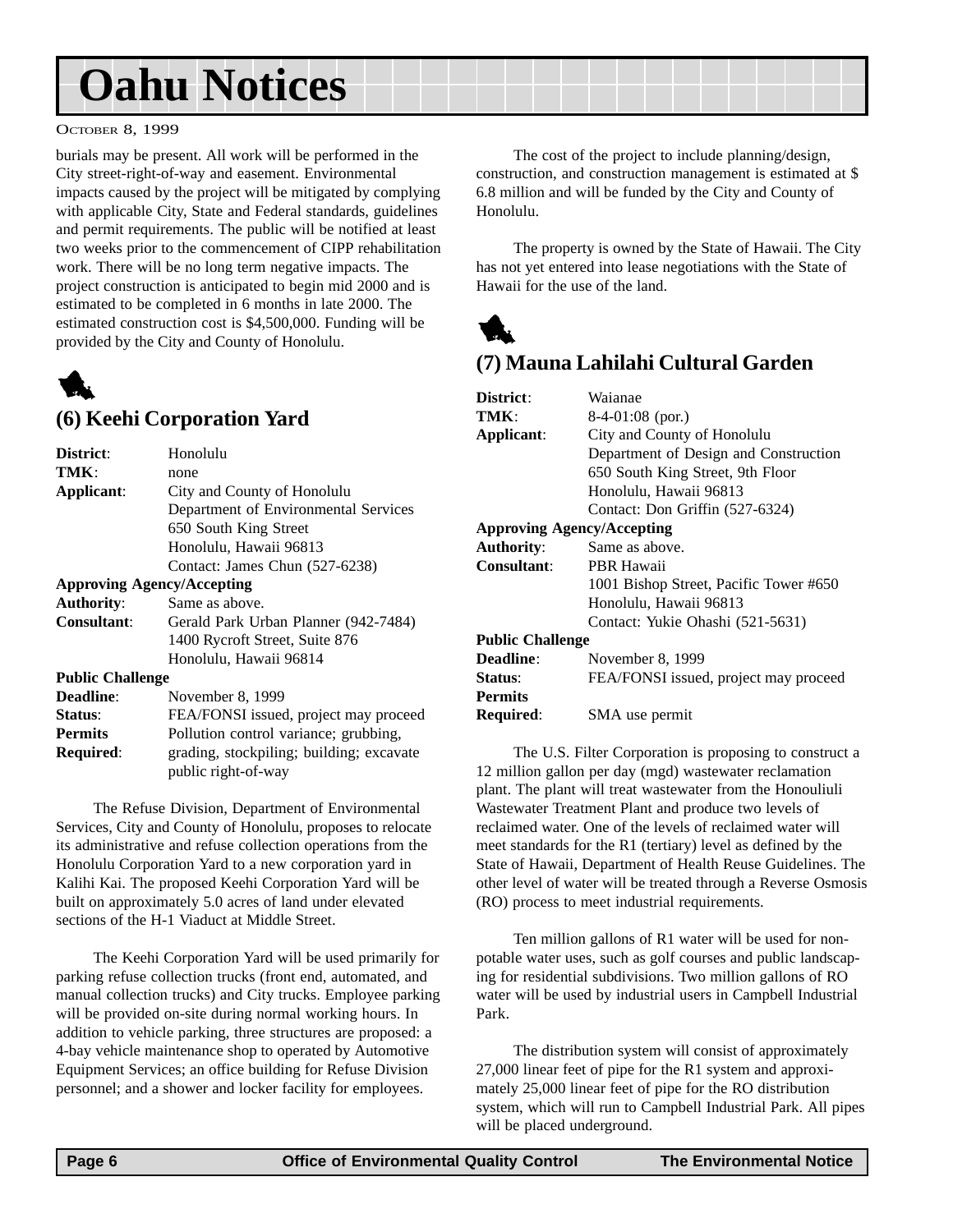<span id="page-6-0"></span>

### **(8) Waimanalo Projects**

| <b>District:</b>                  | Koolaupoko                            |
|-----------------------------------|---------------------------------------|
| TMK:                              | $4 - 1 - 8:03$                        |
| Applicant:                        | Department of Hawaiian Home Lands     |
|                                   | P.O. Box 1879                         |
|                                   | Honolulu Hawaii 96805                 |
|                                   | Contact: Linda Chinn (587-6432)       |
| <b>Approving Agency/Accepting</b> |                                       |
| <b>Authority:</b>                 | Same as above.                        |
| Consultant:                       | PBR Hawaii                            |
|                                   | Pacific Tower, Suite 650              |
|                                   | 1001 Bishop Street                    |
|                                   | Honolulu, Hawaii, 96813               |
|                                   | Contact: Ms. Yukie Ohashi (521-5631)  |
| <b>Public Challenge</b>           |                                       |
| Deadline:                         | November 8, 1999                      |
| Status:                           | FEA/FONSI issued, project may proceed |
| <b>Permits</b>                    | Special use permit, conditional use   |
| Required:                         | permit, grading/building              |
|                                   |                                       |

Three new facilities are proposed on lands owned by the Department of Hawaiian Home Lands: 1) Waimanalo Hawaiian Homes Association (WHHA) Community Center; 2) Queen Liliuokalani Children's Center (QLCC), Koolau Poko Unit, Waimanalo Office; and 3) Kamehameha Schools Bernice Pauahi Bishop Estate (KSBE) Preschool. Collectively, the proposed uses are referred as the "Waimanalo Projects."

The 4.9-acre Waimanalo Projects site was formerly used for quarry operations. The property is accessed from Ilauhole Street, through Nakini Street and Kalanianaole Highway.

The overall project objective is to better serve the DHHL beneficiaries in Waimanalo by co-locating these three agencies in one area. Adjacent to the Waimanalo Projects site are existing Hawaiian Home Lands neighborhoods and the proposed Waimanalo Kupuna Housing project (Waimanalo Kupuna Housing Final EA, March 1998). The Waimanalo Projects represents the State's continued commitment to work in unison with the Alii trusts to better serve the needs of native Hawaiians.

The WHHA is a private non-profit organization whose membership consists of Hawaiian Home Lands lessees. The new Community Center will be a gathering place for social, cultural and educational activities and will consist of 3 buildings (kitchen, halau, and toilet/shower), a hula pa, a luau lawn area, open lawn areas, and a 58-stall parking lot.

Access is from an extension of Ilauhole Street through a driveway which will be shared with the QLCC facility.

The QLCC is a Hawaiian organization established for the benefit of orphan and destitute Hawaiian children. The proposed Waimanalo office will be a satellite of the Koolau Poko Unit. The single-story Children's Center building will be approximately 1,500 s.f. and include clerical space, social worker office, toilet/shower, waiting area, 12 seat conference room, and lanai.

The new KSBE Preschool is proposed to fulfill, in part, the overall KSBE mission to increase the opportunity for early education from the 1,000 now being served to 1,800 children by the year 2004. The new facility will double (from 40 to 80) the enrollment of Waimanalo area 4-year old children. The single-story building consists of four classrooms, restrooms, a health room, site manager's office, kitchen, and group activity room.

## **Final Environmental Impact Statements**



### **(9) Oahu Commercial Harbors 2020 Master Plan**

| District:                         | Honolulu                                       |
|-----------------------------------|------------------------------------------------|
| TMK:                              | 2-1-15:29, 30; 2-1-01:42, 45, 56; 1-1-76:03;   |
|                                   | 1-5-34 (various parcels); 1-5-36 (var. par.);  |
|                                   | 1-5-38 (var. par.); 2-1-01:58, 59, 60; 1-5-39  |
|                                   | (var. par.); 1-5-32:02, 08, 17; 9-1-14:02, 08, |
|                                   | 24                                             |
| Applicant:                        | Department of Transportation                   |
|                                   | <b>Harbors Division</b>                        |
|                                   | 79 S. Nimitz Highway                           |
|                                   | Honolulu, Hawaii 96813                         |
|                                   | Contact: Glenn Soma (587-2503)                 |
| <b>Approving Agency/Accepting</b> |                                                |
| <b>Authority:</b>                 | Governor, State of Hawaii                      |
|                                   | c/o Office of Environmental Quality Control    |
|                                   | 235 South Beretania Street, Suite 702          |
|                                   | Honolulu, Hawaii 96813                         |
| <b>Consultant:</b>                | Wil Chee Planning, Inc.                        |
|                                   | 1400 Rycroft Street, Suite 928                 |
|                                   | Honolulu, Hawaii 96814                         |
|                                   | Contact: Richard Stook (955-6088)              |
| <b>Status:</b>                    | FEIS currently being reviewed by OEQC.         |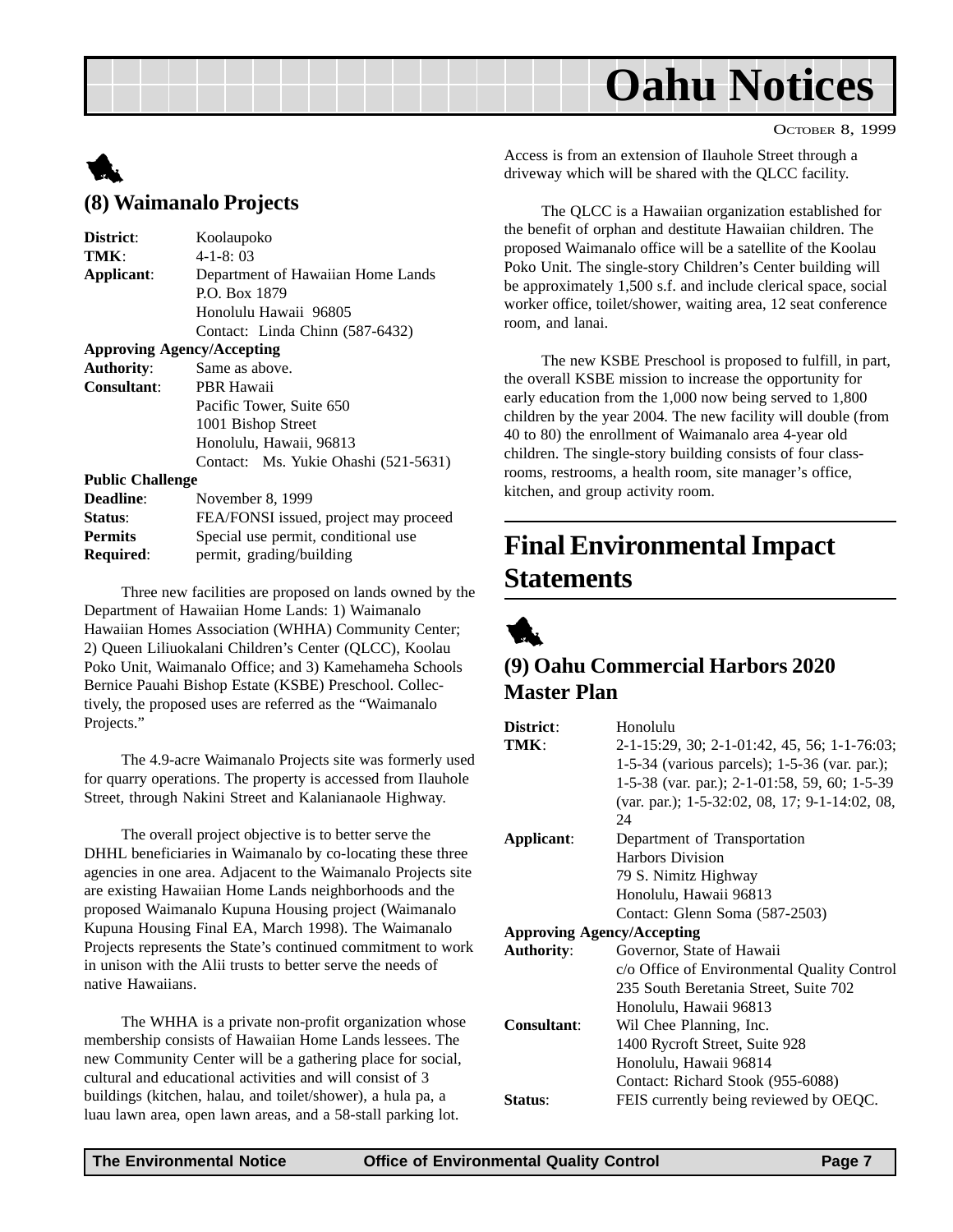<span id="page-7-0"></span>OCTOBER 8, 1999

**Permits** Rivers Harbors Act Sec. 10, Army Sec. 404, **Required**: Sec. 401 WQC, CZM consistency, SMA, HCDA development, NPDES, noise var., water use, air emissions

The Hawaii State Department of Transportation, Harbors Division proposes to implement a series of improvements in Honolulu Harbor as part of their Oahu Commercial Harbors 2020 Master Plan. The proposed harbor improvements are scheduled to be initiated by the year 2003 and are designated Immediate Phase projects. The proposed action consists of the following elements:

Cruise Passenger Terminal - The proposed cruise passenger terminal would involve the construction of a passenger vessel terminal at Pier 2, which would be capable of accommodating two cruise ships. The conceptual plan for the proposed facilities includes two terminal buildings, parking areas, and a new paved roadway to access the terminal buildings and parking facilities.

Finger Piers – The proposed improvements will be undertaken at Piers 12, 15 and 16 and will consist of the reconstruction and extension of Pier 12, the extension of Pier 16, and construction of new finger piers 12a and 15a.

Excursion Vessel Terminal – Proposed improvements involve the construction of a commercial excursion vessel passenger terminal at Piers 24 – 29 which would accommodate the same types of excursion and tour operations presently operating out of Kewalo Basin.

Lay Berth Facilities - This project involves the construction of lay berth facilities in Keehi Lagoon to accommodate foreign and domestic commercial fishing vessels, barges, and other vessels, and the construction of a berthing facility for Honolulu Harbor's Oil Spill Response Vessels.

## **Previously Published Projects Pending Public Comments**

### **Draft Environmental Assessments**

### 1 **Downtown District Cooling Facility & Distribution System**

**Applicant**: HEI District Cooling, Inc. P.O. Box 2750 Honolulu, Hawaii 96840-0001 Contact: George St. John (599-7888)

#### **Approving Agency/Accepting**

| <b>Authority:</b>                                           | City and County of Honolulu        |
|-------------------------------------------------------------|------------------------------------|
|                                                             | Department of Facility Maintenance |
|                                                             | 650 South King Street              |
|                                                             | Honolulu, Hawaii 96813             |
|                                                             | Contact: Laverne Higa (527-6246)   |
| $\mathbf{D}$ , $\mathbf{E}$ , $\mathbf{C}$ and $\mathbf{C}$ |                                    |

#### **Public Comment**

**Deadline**: October 25, 1999

### 1 **Punchbowl Street Widening Project, Vineyard Boulevard to Lusitana Street**

| Applicant:                        | City and County of Honolulu           |
|-----------------------------------|---------------------------------------|
|                                   | Department of Design and Construction |
|                                   | 650 South King Street                 |
|                                   | Honolulu, Hawaii 96813                |
|                                   | Contact: Gregory Hee (527-6977)       |
| <b>Approving Agency/Accepting</b> |                                       |
| <b>Authority:</b>                 | Same as above.                        |
| <b>Public Comment</b>             |                                       |
|                                   |                                       |

**Deadline**: October 25, 1999

### 1 **Salt Lake Boulevard Widening, Phase 2 - Bougainville Drive to Reeves Street**

| Applicant:                        | City and County of Honolulu           |  |
|-----------------------------------|---------------------------------------|--|
|                                   | Department of Design and Construction |  |
|                                   | 650 South King Street                 |  |
|                                   | Honolulu, Hawaii 96813                |  |
|                                   | Contact: Jeremy Lee (523-4672)        |  |
| <b>Approving Agency/Accepting</b> |                                       |  |
| <b>Authority:</b>                 | Same as above.                        |  |
| <b>Public Comment</b>             |                                       |  |
| <b>Deadline:</b>                  | October 25, 1999                      |  |

1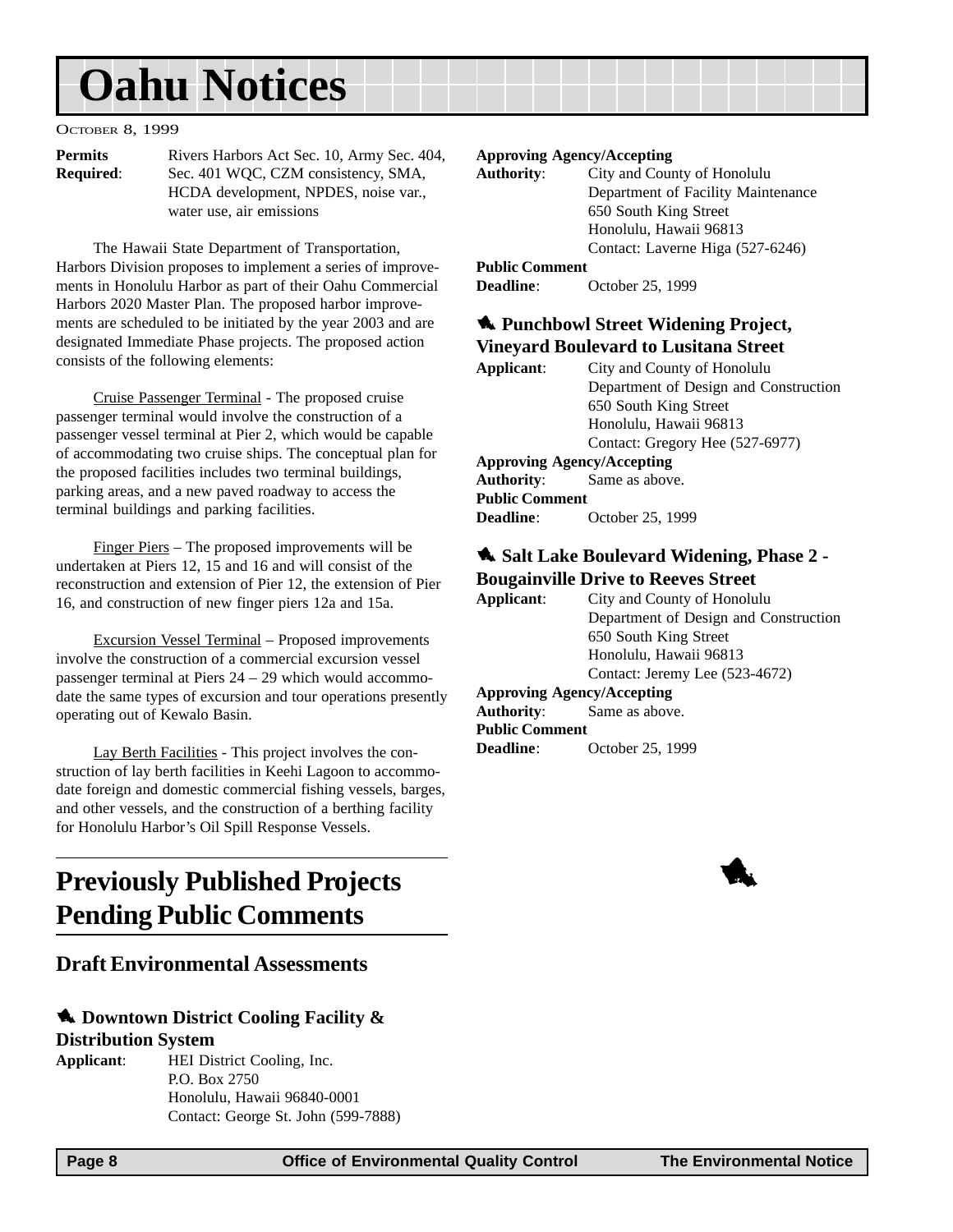## **Maui Notices**

OCTOBER 8, 1999

<span id="page-8-0"></span>

|                                   | Contact: Eric Nishimoto (586-0468)          |  |
|-----------------------------------|---------------------------------------------|--|
| <b>Approving Agency/Accepting</b> |                                             |  |
| <b>Authority:</b>                 | Dept. of Accounting and General Services    |  |
|                                   | 1151 Punchbowl Street                       |  |
|                                   | Honolulu, Hawaii 96813                      |  |
|                                   | Contact: Eric Nishimoto (586-0468)          |  |
| Consultant:                       | Munekiyo, Arakawa & Hiraga, Inc.            |  |
|                                   | 305 High Street, Suite 104                  |  |
|                                   | Wailuku, Hawaii 96793                       |  |
|                                   | Contact: Milton Arakawa (244-2015)          |  |
| <b>Public Comment</b>             |                                             |  |
| <b>Deadline:</b>                  | November 8, 1999                            |  |
| Status:                           | DEA First Notice pending public comment.    |  |
|                                   | Address comments to the applicant with      |  |
|                                   | copies to the approving agency or accepting |  |
|                                   | authority and OEQC.                         |  |
| <b>Permits</b>                    |                                             |  |
| Required:                         | SMA, Building Height Variance               |  |

The State of Hawaii, Department of Accounting and General Services (DAGS), is proposing the development of a new culinary arts building (Building "P") on the campus of Maui Community College (MCC) at Kahului, Maui, Hawaii.

The proposed two-story structure will contain approximately 38,200 square feet of gross building area and will be utilized for food service instruction and training. The ground floor of Building "P" will include an entry foyer, a classroom, a bakery, a prep kitchen, a servery, a confisserie, a cafeteria/ dining area, as well as restrooms, showers, offices, storage and receiving areas, and ancillary improvements. The second floor of the building will include classrooms, restrooms, storage areas, a private dining room, a beverage lab, banquet and prep kitchens, a fine dining area, an exhibition kitchen, a reception area, and a demonstration area with training stations.

The estimated cost for the proposed project is approximately \$12.5 million. Construction will commence upon the receipt of all applicable permits and approvals and is anticipated to last about 12 months.

The project site is located in the State "Urban" district and is designated "Public/Quasi-Public" by the Wailuku-Kahului Community Plan and "M-1, Light Industrial" by Maui County zoning, respectively (vocational and trade schools are permitted uses under light industrial zoning). The project site is also located within the limits of the Special Management area (SMA) for the island of Maui. Accordingly, applications for all necessary regulatory permits and approvals will be prepared for the proposed improvements.

## **Final Environmental Assessments/Findings of No Signicant Impacts (FONSI)**



## **(2) Hana Highway, Replacement of Kaupakulua Bridge & Approaches**

| District: | Makawao                                     |
|-----------|---------------------------------------------|
| TMK:      | 2-7-13: portions 26, 27, 64, 66, 67, 71, 72 |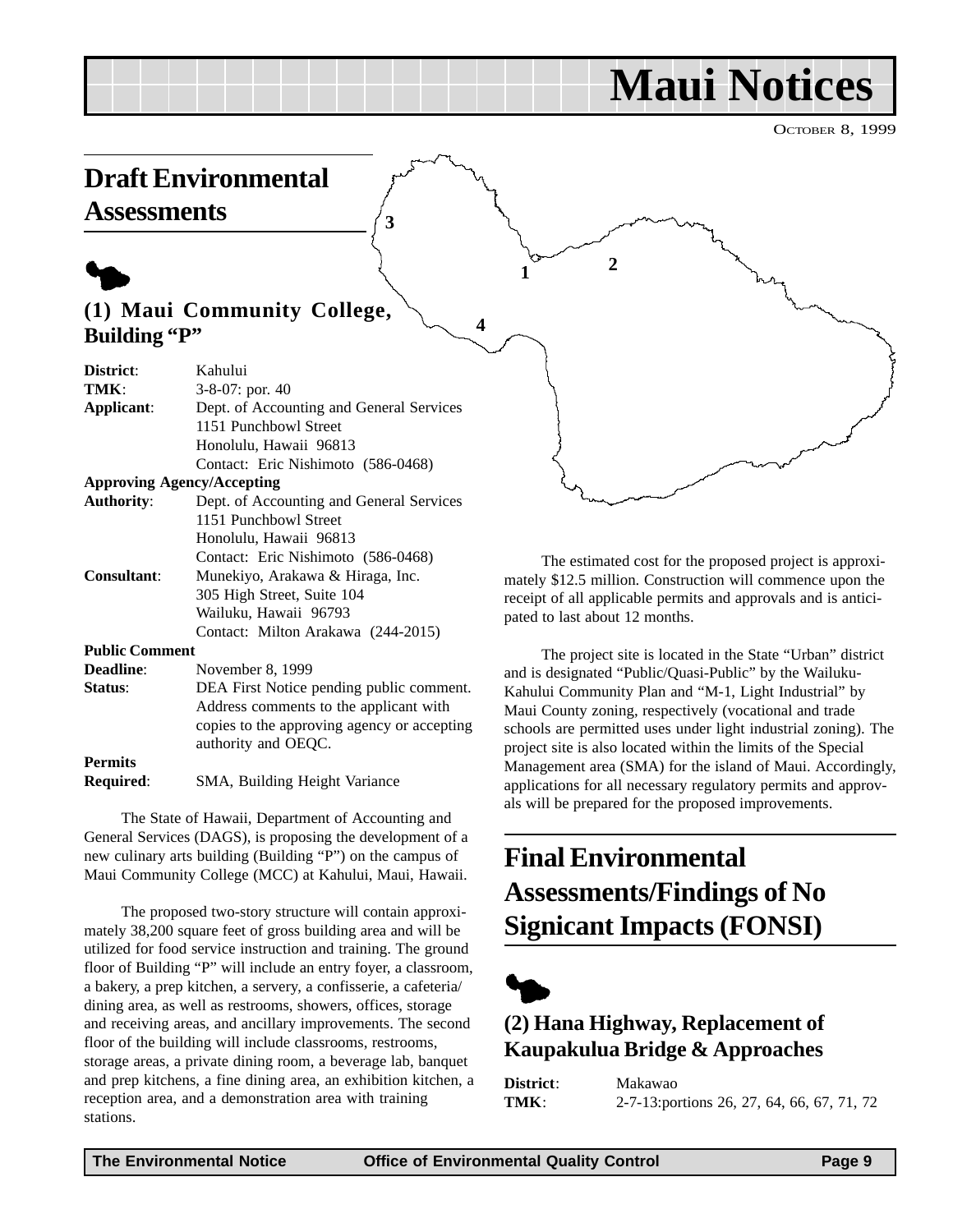## <span id="page-9-0"></span>**Maui Notices**

#### OCTOBER 8, 1999

| Applicant:                        | Department of Transportation            |
|-----------------------------------|-----------------------------------------|
|                                   | 869 Punchbowl Street                    |
|                                   | Honolulu, Hawaii 96813                  |
|                                   | Contact: Emilio Barroga, Jr. (692-7546) |
| <b>Approving Agency/Accepting</b> |                                         |
| <b>Authority:</b>                 | Same as above.                          |
| Consultant:                       | R.M. Towill Corporation                 |
|                                   | 420 Waiakamilo Road, Suite 411          |
|                                   | Honolulu, Hawaii 96817-4941             |
|                                   | Contact: Chester Koga (842-1133)        |
| <b>Public Challenge</b>           |                                         |
| Deadline:                         | November 8, 1999                        |
| Status:                           | FEA/FONSI issued, project may proceed.  |
| <b>Permits</b>                    | SCAP (maybe), DOH, Dept. of the Army,   |
| <b>Required:</b>                  | CZM                                     |

The State Department of Transportation Highways Division proposes to replace Kaupakulua Bridge on the Hana Highway, State Route 36, and realign the approach roads. The proposed improvement is recommended to mitigate bridge maintenance concerns, increase traffic safety, conform with federal standards, and to meet the overall projected operating conditions of the Hana Highway.

The proposed reinforced concrete replacement bridge will be constructed adjacent to the existing structure on the mauka (south) side of the Hana Highway. The new bridge will measure approximately 240 feet long by 40 feet wide. Included in the bridge design are guardrails, and drainage features normally lacking in older bridge construction. Approach roads will be constructed and aligned to merge with the existing highway. Both the bridge and approach roads will be constructed to accommodate two 12-foot traffic lanes and two 10-foot shoulders. Upon completion of the new reinforced concrete bridge, the existing timber bridge will be dismantled and removed, leaving the pier footings and abutments abandoned in place.

The project requires acquisition of portions of land mauka of the Hana Highway to accommodate a revised rightof-way. Construction activities associated with the proposed project will generate short-term impacts in the form of fugitive dust, exhaust emissions, and construction noise. Infrequent interruptions to traffic on the Hana Highway are also anticipated. These impacts are temporary in nature and will be mitigated through best management practices. The project will not alter the character of the surrounding area and will not effect changes in land use.



### **(3) Kapalua Site 19 Single-Family Residential Project**

| District:               | Lahaina                               |
|-------------------------|---------------------------------------|
| TMK:                    | 4-2-04:por. 24                        |
| Applicant:              | Kapalua Land Company, Ltd.            |
|                         | 1000 Kapalua Drive                    |
|                         | Lahaina, Hawaii 96761                 |
|                         | Contact: Bob McNatt (669-5622)        |
|                         | <b>Approving Agency/Accepting</b>     |
| <b>Authority:</b>       | County of Maui                        |
|                         | Department of Planning                |
|                         | 250 South High Street                 |
|                         | Wailuku, Hawaii 96793                 |
|                         | Contact: Ann Cua (270-7735)           |
| <b>Consultant:</b>      | Munekiyo, Arakawa & Hiraga, Inc.      |
|                         | 305 High Street, Suite 104            |
|                         | Wailuku, Hawaii 96793                 |
|                         | Contact: Michael Munekiyo (244-2015)  |
| <b>Public Challenge</b> |                                       |
| <b>Deadline:</b>        | November 8, 1999                      |
| Status:                 | FEA/FONSI issued, project may proceed |
| <b>Permits</b>          | Community plan amendment, change in   |
| Required:               | zoning, SMA, grading, NPDES           |
|                         |                                       |

The applicant, Kapalua Land Company, Ltd., proposes to develop a single-family subdivision consisting of 31 homesites in Kapalua, Maui, Hawaii.

The subject property is located within the Kapalua Resort and is currently occupied by a pineapple field. The project site is bordered by an unnamed gulch to the northeast, Honoapiilani Highway to the southeast, a State-owned parcel to the southwest, and the Resort's Bay Golf Course to the northwest. Access to the proposed subdivision will be provided from Honoapiilani Highway by an existing service road.

The applicant proposes to subdivide the subject property into 31 single-family homesites. Lot sizes will range from about 19,000 to 25,000 square feet.

The proposed subdivision improvements include the following:

1. Clearing, grubbing, and grading to provide building pads;

2. Installation of water, sewer, and utility lines; 3. Construction of a subdivision access road and

internal roadways;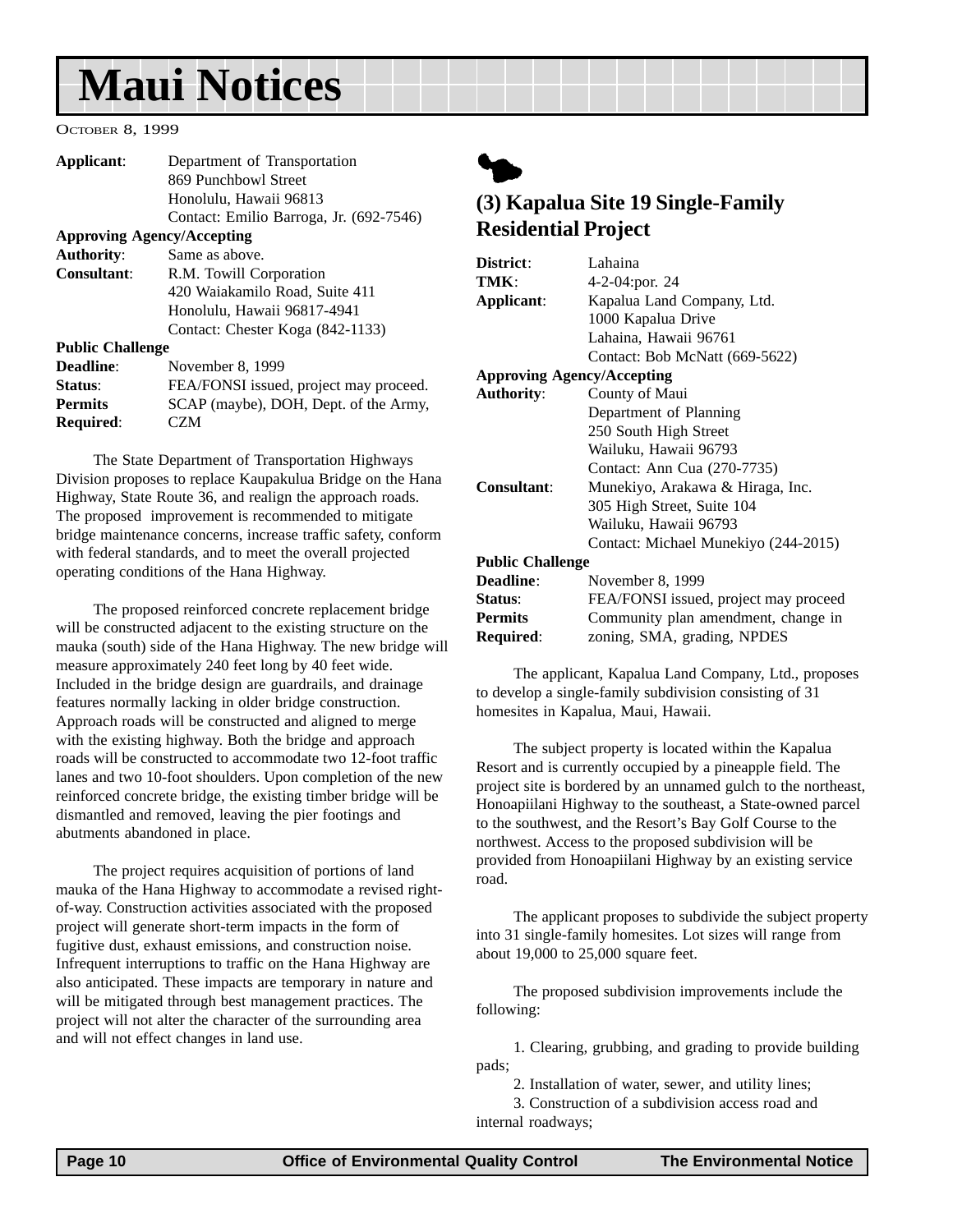<span id="page-10-0"></span>

OCTOBER 8, 1999

- 4. Construction of drainage system improvements; and
- 5. Slope and street tree plantings.

The proposed project will be developed in two (2) increments, with the lands that are currently zoned "Project District 1" and "Agricultural" comprising Increment I, and Increment II, respectively. Applications for a Change in Zoning, Project District Phase I and Phase II approvals, and a Community Plan Amendment, will be prepared for the "Agricultural" zoned lands, while an application for Project District Phase II approval will also be prepared for the "Project District 1" zoned lands. An application for a SMA Use Permit will be prepared to address the development of both subdivision increments.

## **Final Environmental Impact Statements**



### **(4) Zond-Pacific 20 MW Windfarm Project**

| District:         | Lahaina                                  |
|-------------------|------------------------------------------|
| TMK:              | $4 - 8 - 01$ : por. 01                   |
| Applicant:        | Zond-Pacific                             |
|                   | 485 Waiale Drive                         |
|                   | Wailuku, Hawaii 96793                    |
|                   | Contact: Keith Avery (244-9389)          |
|                   | <b>Approving Agency/Accepting</b>        |
| <b>Authority:</b> | Department of Land and Natural Resources |
|                   | Land Division                            |
|                   | P.O. Box 621                             |
|                   | Honolulu, Hawaii 96809                   |
|                   | Contact: Lauren Tanaka (587-0385)        |
| Consultant:       | WSB Hawaii                               |
|                   | 46-040 Konane Place, #3816               |
|                   | Kaneohe, Hawaii 96744                    |
|                   | Contact: Warren Bollmeier (247-7753)     |
| Status:           | FEIS accepted by the Department of Land  |
|                   | and Natural Resources on September 22,   |
|                   | 1999.                                    |
| <b>Permits</b>    |                                          |
| Required:         | CDUP, FAA                                |
|                   |                                          |

The purpose of the proposed project is to develop a windfarm in an environmentally-sound manner on Maui and to sell renewable electricity to MECO. The needs of the proposed project are to provide 20 megawatts (MW) of wind generated electricity towards the electrical energy demand of Maui, to support the State's policy to reduce Hawaii's dependence on imported energy sources, and to help protect the State's environment. The proposed site is located on a gently sloping portion of the Kaheawa Pastures, Ukumehame ahupua'a, approximately four miles mauka of McGregor Point.

A thorough study of the potential environmental impacts has been conducted including review of impacts on land use, topography, geology, soils, hydrology and water resources, terrestrial flora, fauna, cultural resources, socioeconomics, infrastructure, public services and facilities, air quality and meteorology, noise, EMF, visual resources and community acceptance.

The findings of the EIS consultant are that the project would not negatively impact the environment. Only one potentially significant impact was identified in the draft EIS. Specifically, there were potential significant impacts to fauna (birds and mammals) in the project area. There are a number of positive energy, environmental and economic impacts. The positive impacts derive from the avoidance of fossil fuel use and their resulting emissions, and the creation of new jobs and revenues.

The EIS consultant evaluated a number of actions already taken by Zond Pacific and additional actions planned. Specifically, Zond-Pacific has conducted a number of surveys (botanical, birds and archaeological) and a visual impact analysis in support of the FEIS. This includes a recent nighttime study. Seabirds of concern (Newell's Shearwater and the Dark-rumped Petrel) were found to use the area as a flyway. However, their numbers were small and their flight paths were well above the height of the intended wind turbines. A few Nene (four) were observed flying in the project area on one night during the 8-night study. However, no bats were detected in the project area. Based on the results of these surveys and the planned mitigation measures program, the overall risk to fauna is now evaluated as non-significant. The mitigation measures include ongoing monitoring for downed birds, development and implementation of a downed bird protocol and a bird education and observation program in collaboration with DLNR, additional surveys during initial operation of the windfarm, and annual contributions by Zond Pacific to DLNR's Nene Propagation and Recovery Program.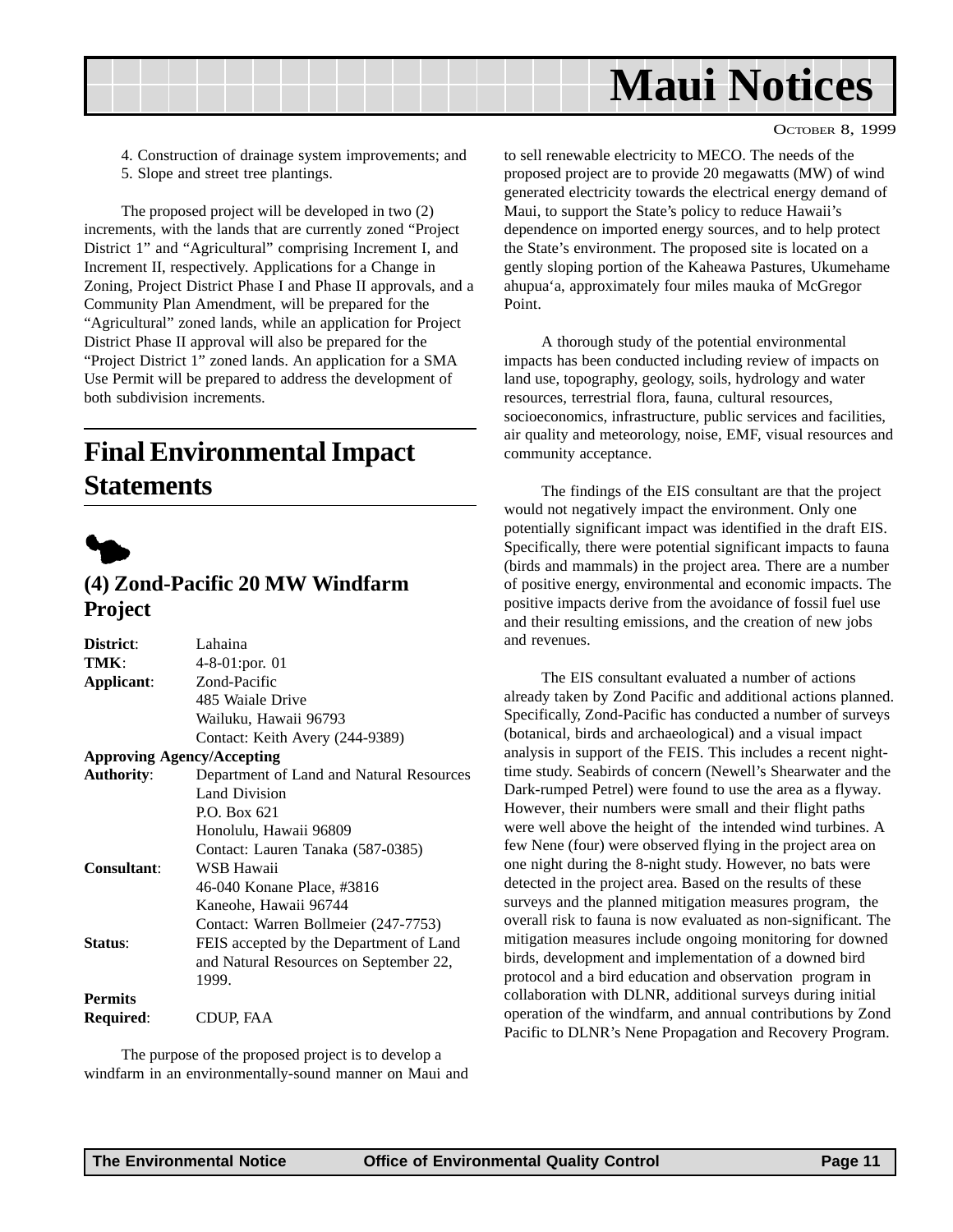## <span id="page-11-0"></span>**Maui Notices**

OCTOBER 8, 1999

## **Acceptance Notices**



### **Zond-Pacific 20 MW Windfarm Project**

| Applicant: | Zond-Pacific                             |
|------------|------------------------------------------|
|            | 485 Waiale Drive                         |
|            | Wailuku, Hawaii 96793                    |
|            | Contact: Keith Avery (244-9389)          |
|            | <b>Approving Agency/Accepting</b>        |
| Authority: | Department of Land and Natural Resources |
|            | Land Division                            |
|            | P.O. Box 621                             |
|            | Honolulu, Hawaii 96809                   |
|            | Contact: Lauren Tanaka (587-0385)        |
| Status:    | FEIS accepted by the Department of Land  |
|            | and Natural Resources on September 22,   |
|            | 1999.                                    |
|            |                                          |
|            |                                          |

## **Previously Published Projects Pending Public Comments**

### **Draft Environmental Assessments**

### 3 **Kanoa Well Nos. 1 and 2**

```
Applicant: County of Maui, Dept. of Water Supply
   200 South High Street
   Wailuku, Hawaii 96793
   Contact: Herbert Kogasaka, (270-7835)
```
#### **Approving Agency/Accepting**

**Authority**: Same as above. **Public Comment Deadline**: October 25, 1999

### 3 **Kihei School Off-Site Drainage**

**Applicant**: County of Maui, Dept. of Public Works 200 South High Street Wailuku, Hawaii 96793 Contact: Joe Krueger (270-7434)

#### **Approving Agency/Accepting**

**Authority**: Same as above. **Public Comment Deadline**: October 25, 1999



### **Notice of DOH Voluntary Response Program (VRP) Projects**

The Department of Health has a new project which has been accepted into the Voluntary Response Program (VRP). The purpose of the program is to encourage cleanup and economic development of contaminated property. Under the VRP, 'prospective purchasers' of contaminated property enter into an agreement with the DOH to investigate and cleanup contaminated property while under direct DOH oversite. Once the VRP is successfully completed, the prospective purchaser receives a "Letter of Completion" and various exemptions from future liability from the DOH, related to the specific contamination on the property that is identified in the VRP agreement. Current land owners may also enter the VRP and receive a "Letter of Completion", but the exemptions from future liability received from their participation can only be utilized by future prospective purchasers. A brief description of the newest project accepted into the VRP is listed below. The Department welcomes comments from the public regarding this and other VRP projects. For information regarding the VRP, please contact Dr. Dennis R. Stebbins, VRP Coordinator for the State of Hawaii at (808)586-0958. If you would like to review information relating specifically to the VRP project listed below, please contact the individual who is identified below.

### **Commercial Fishing Village, Pier 36-38, Honolulu Harbor**

The Department of Health (DOH) hereby gives notice that the Department of Transportation (DOT), Harbors Division has submitted an application to the Voluntary Response Program (VRP). The proposed project site covers approximately 16.5 acres, and is located at the planned Domestic Commercial Fishing Village, Pier 36-38, Honolulu Harbor. The site is bordered to the north by an active Chevron fuel storage facility, Nimitz Highway, and the Hart Street Sewage pump station; to the west by a propane fueling dock and Kapalama Canal; to the south by Honolulu Harbor; and to the east by Piers 34 and 35. Historically, the property has been used for heavy industrial activities, freight storage, asphalt production, and hazardous substance/petroleum distribution via underground pipelines. Suspected contaminants include petroleum, related constituents, and heavy metals. To review the project application, call Charley Langer at 586-4249. Written comments will be accepted through November 12, 1999, and should be sent to Charley Langer, DOH/HEER Office, 919 Ala Moana Blvd. #206, Honolulu, Hawaii 96814.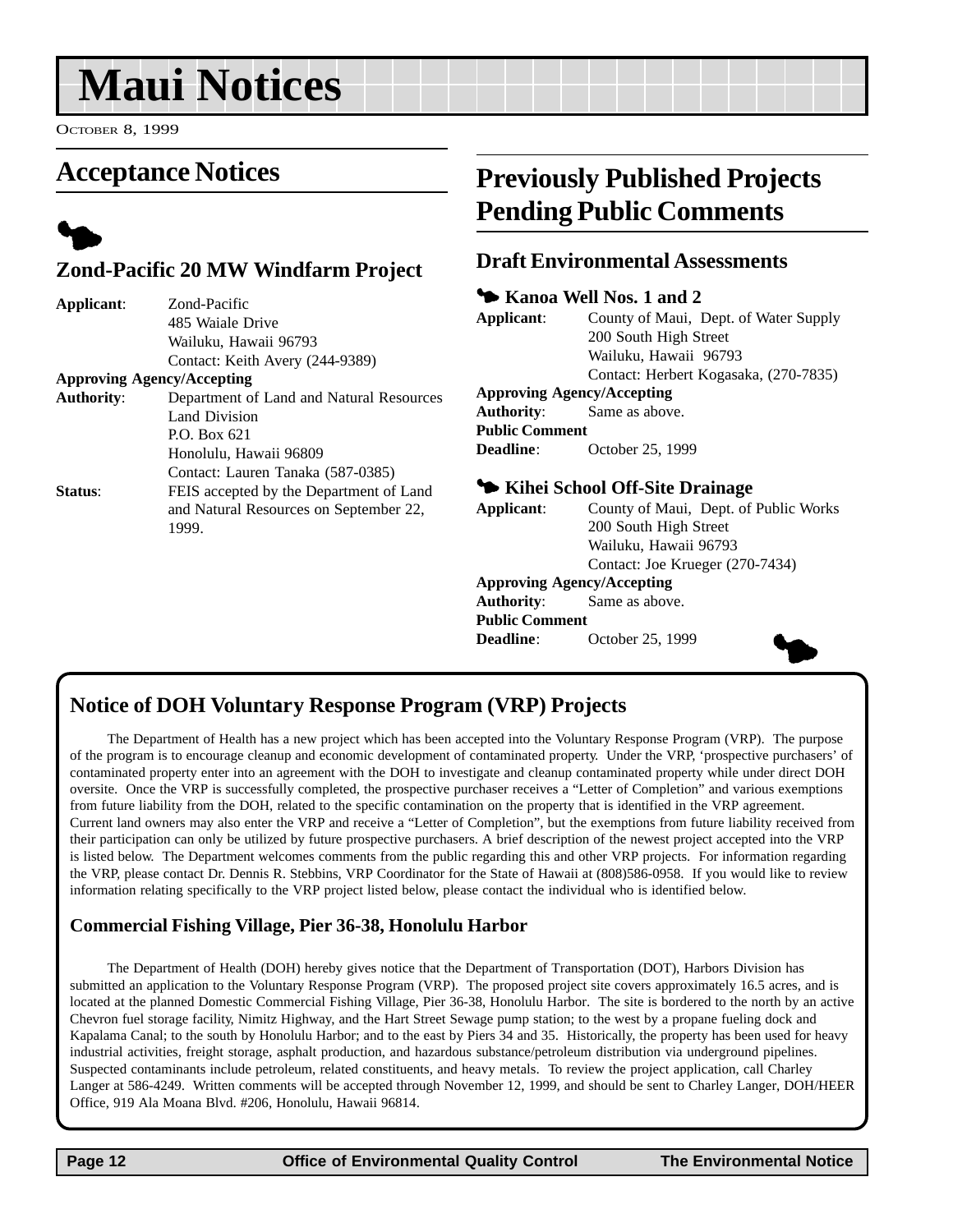## **Kauai Notices**

OCTOBER 8, 1999

**1**

## <span id="page-12-0"></span>**Draft Environmental Assessments**

## $\bullet$ **(1) Ho'omalu Project, Kauai Community Kitchen (Supplemental)**

| District:             | Lihue                                                     |
|-----------------------|-----------------------------------------------------------|
| TMK:                  | 3-3-6-Road (portion)                                      |
| Applicant:            | County of Kauai Housing Agency                            |
|                       | 4193 Hardy Street                                         |
|                       | Lihue, Hawaii 96766                                       |
|                       | Contact: Jim Seitenzahl (241-6812)                        |
|                       | <b>Approving Agency/Accepting</b>                         |
| Authority:            | Same as above.                                            |
| <b>Public Comment</b> |                                                           |
| Deadline:             | November 8, 1999                                          |
| Status:               | DEA First Notice pending public comment.                  |
|                       | Address comments to the applicant with a<br>copy to OEQC. |
| <b>Permits</b>        | Consolidation/resubdivision, zoning use                   |
| Required:             | permits                                                   |

This Supplemental Environmental Assessment adds a Community Kitchen component to the Resource Center that was described in the August 23, 1998, Final Environmental Assessment for Project Ho'omalu. A Finding of No Significant Impact was issued for that Project. The inclusion of a Community Kitchen was not anticipated in the original Environmental Assessment. This Supplemental Environmental Assessment is intended to give notice of the inclusion of the kitchen in Project Ho'omalu.

The primary mission of the Community Kitchen will be to stimulate small businesses and micro enterprises on Kauai and assist them in becoming successful in the food preparation industry. A secondary benefit to the public will be the location of a kitchen facility in the hardened Resource Center which can be used for mass feeding or food preparation in the event of a natural disaster.

The Ho'omalu Program will involve the construction of a building to serve as the Resource Center for the educational components of the Program. The Center will be constructed using products and techniques that exhibit and demonstrate

storm damage mitigation. The Center will also provide facilities for exhibiting products, alternate construction methods, training sessions, and seminars. Additionally, the Center will also include offices, library, and a display area.

The Resource Center will be located in Lihue, Kauai, on a site to be transferred to the County of Kauai from the State Department of Transportation at the intersection of Kaumualii Highway, Old Nawiliwili Road, and Hala Road.

## **Previously Published Projects Pending Public Comments**

### **Draft Environmental Assessments**

### 7 **Kauai Bus Maintenance Facility**

**Applicant**: County of Kauai Offices of Community Assistance Transportation Agency 4396 Rice Street, Suite 104 Lihue, Hawaii 96766 Contact: Dennis Alkire (241-6814) **Approving Agency/Accepting Authority**: Same as above. **Public Comment Deadline**: October 25, 1999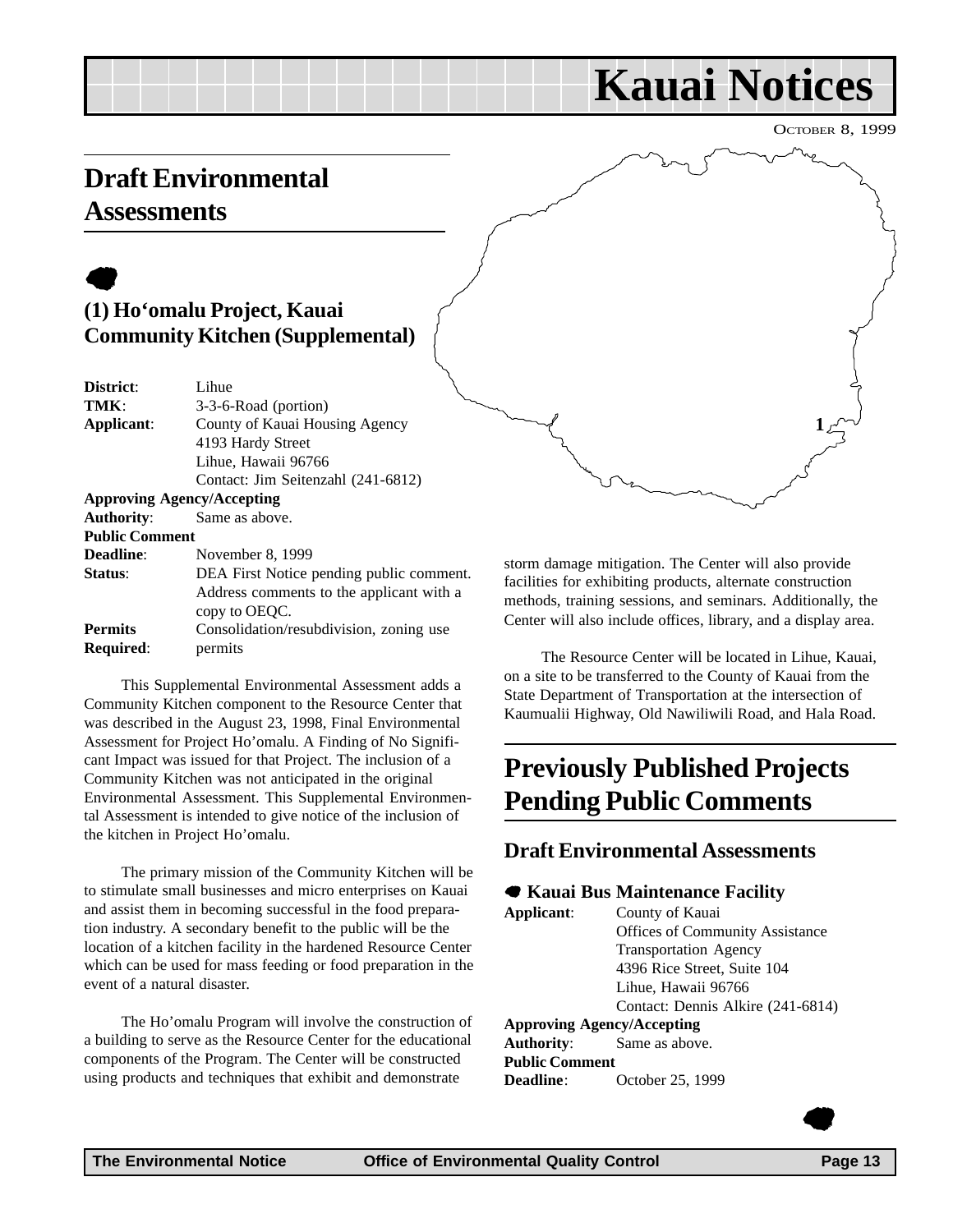## <span id="page-13-0"></span>**Hawaii Notices**

OCTOBER 8, 1999

## **Draft Environmental Assessments**

## $\blacktriangleright$

### **(1) Ka'ie'ie Mauka Well**

| District:                       | South Hilo                                                        |
|---------------------------------|-------------------------------------------------------------------|
| TMK:                            | 2-7-02: Portion 3                                                 |
| Applicant:                      | County of Hawaii                                                  |
|                                 | Department of Water Supply                                        |
|                                 | 25 Aupuni Street                                                  |
|                                 | Hilo, Hawai'i 96720                                               |
|                                 | Contact: Glenn Ahuna (961-8665)                                   |
|                                 | <b>Approving Agency/Accepting</b>                                 |
| <b>Authority:</b>               | County of Hawaii                                                  |
|                                 | <b>Planning Department</b>                                        |
|                                 | 25 Aupuni Street, Room 109                                        |
|                                 | Hilo, Hawai'i 96720                                               |
|                                 | Contact: Virginia Goldstein (961-8288)                            |
| <b>Consultant:</b>              | Planning Solutions, Inc.                                          |
|                                 | 1210 Auahi Street, Suite 221                                      |
|                                 | Honolulu, Hawaii 96814                                            |
|                                 | Contact: Perry White or Kimi Mikami Yuen                          |
|                                 | $(593-1288)$                                                      |
| <b>Public Comment</b>           |                                                                   |
| Deadline:                       | November 8, 1999                                                  |
| Status:                         | DEA First Notice pending public comment.                          |
|                                 | Address comments to the applicant with                            |
|                                 | copies to the approving agency or accepting                       |
|                                 | authority, the consultant and OEQC.                               |
| <b>Permits</b>                  | Building, grading, well construction, pump                        |
| $\mathbf{D}$ and $\mathbf{J}$ . | ta aka 11 aktora - a a a akan aktora - a a ta a - a a atawa a a - |

**Required:** installation, construction noise variance, certification of well drinking water use

The Department of Water Supply proposes to construct a well, control building, and 0.05-MG storage tank on a site adjacent to the existing 0.02-MG Ka'ie'ie Mauka Reservoir. The site is located in the Ka'ie'ie Mauka area, roughly 2.5 miles inland of Papa'ikou in the South Hilo District. The proposed facilities are similar to existing DWS structures, which will be removed once the proposed facilities are constructed. Electrical power and telecommunications for the proposed facilities will be drawn from short extensions of existing overhead lines along Ka'ie'ie Homestead Road. The proposed well will be drilled, tested, and outfitted. It will be connected to the existing reservoir until the proposed 0.05- MG reservoir is completed. A single-story, 437 square-foot control building will be constructed north of the proposed



well to house the motor control center and other electrical equipment needed to start and stop the well pump. Water from the well will be used initially as a substitute for water from the Papa'ikou Spring Source, which recent changes in the State Department of Health's Surface Water Treatment Rule (SWTR) will make too expensive.

## **Final Environmental Assessments/Findings of No Significant Impacts (FONSI)**



### **(2) Kawaihae Harbor Pave Additional Barge Terminal Area**

| District:         | South Kohala                        |
|-------------------|-------------------------------------|
| TMK:              | $6-1-3$ : por. of 24                |
| Applicant:        | Department of Transportation        |
|                   | 869 Punchbowl Street                |
|                   | Honolulu, Hawaii 96813-5097         |
|                   | Contact: Napoleon Agraan (587-1956) |
|                   | <b>Approving Agency/Accepting</b>   |
| <b>Authority:</b> | Same as above.                      |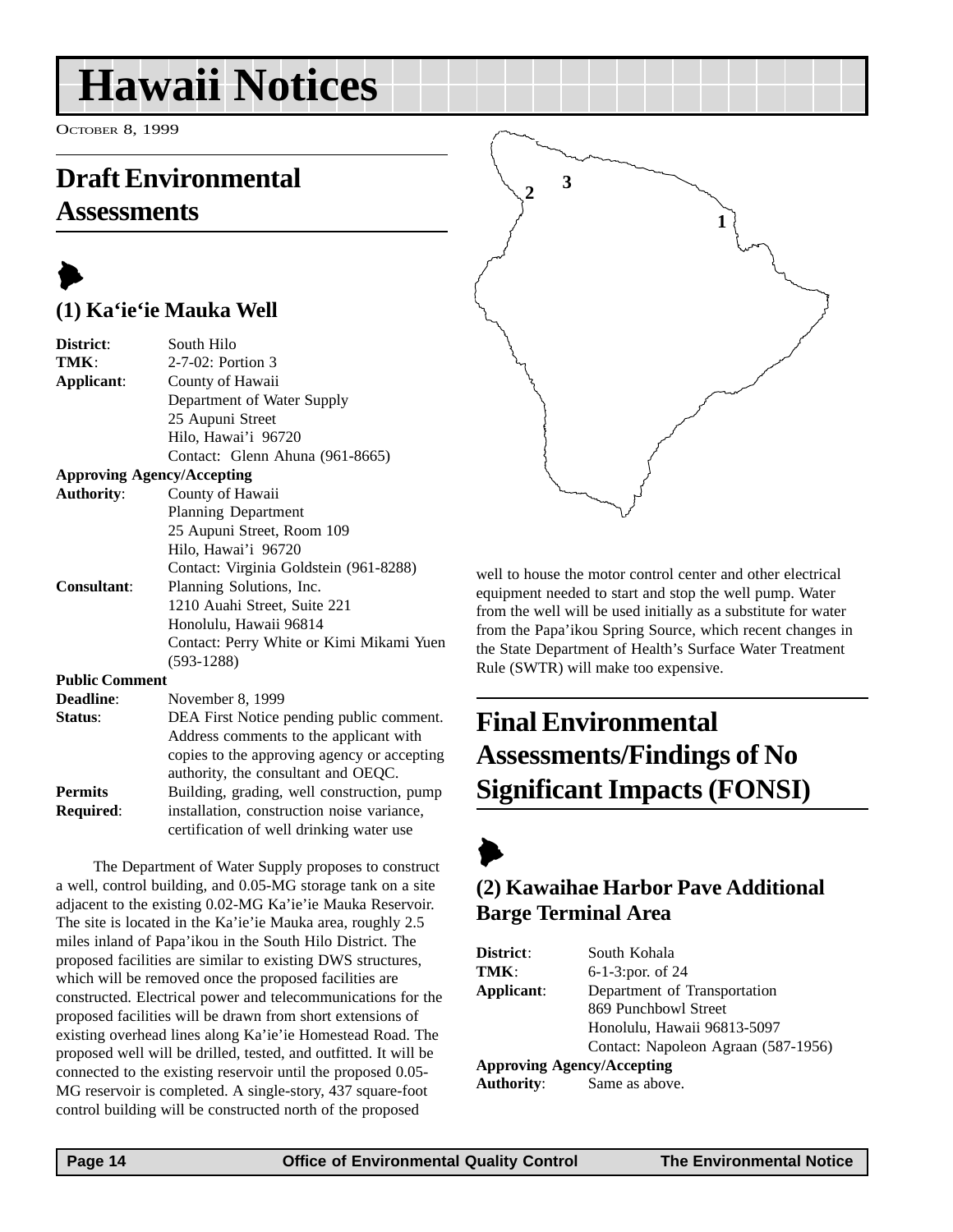<span id="page-14-0"></span>

OCTOBER 8, 1999

| <b>Consultant:</b>      | Brian T. Nishimura (935-7692)         |
|-------------------------|---------------------------------------|
|                         | 101 Aupuni Street, #217               |
|                         | Hilo, Hawaii 96720                    |
| <b>Public Challenge</b> |                                       |
| <b>Deadline:</b>        | November 8, 1999                      |
| Status:                 | FEA/FONSI issued, project may proceed |
| <b>Permits</b>          |                                       |
| <b>Required:</b>        | <b>NPDES</b>                          |

The State Department of Transportation (DOT), Harbors Division, is proposing landside improvements to their Kawaihae Harbor facilities at Kawaihae 1st, South Kohala, Hawaii. The proposed project involves the demolition and removal of existing asphalt concrete pavements, grading and compaction, installation of base course, portland-cement concrete (PCC) paving and striping. Additional improvements include a chain link fence, waterline for fire protection, area lighting, communications and drainage system. The project also includes a master plan of approximately 3.8 acres south of the project site. The total project area is approximately 7.1 acres of land. Upon completion of the improvements, the project area will be utilized by Young Brothers for inter-island barge operations.



### **(3) Kohala Mountains Streamgage Reconstruction**

| District:               | South Kohala                              |
|-------------------------|-------------------------------------------|
| TMK:                    | $6 - 3 - 01 - 4$                          |
| Applicant:              | U.S. Geological Survey                    |
|                         | 677 Ala Moana Boulevard, Suite 415        |
|                         | Honolulu, Hawaii 96813                    |
|                         | Contact: Barry Hill (522-8290)            |
|                         | <b>Approving Agency/Accepting</b>         |
| <b>Authority:</b>       | Department of Land and Natural Resources, |
|                         | Land Division                             |
|                         | P.O. Box 621                              |
|                         | Honolulu, Hawaii 96809                    |
|                         | Contact: Tom Eisen (587-0386)             |
| <b>Public Challenge</b> |                                           |
| <b>Deadline:</b>        | November 8, 1999                          |
| <b>Status:</b>          | FEA/FONSI issued, project may proceed     |

| <b>Status:</b>   | FEA/FONSI issued, project may proceed |
|------------------|---------------------------------------|
| <b>Permits</b>   | Sec. 404, Sec. 401, SCAP, DEA, CDUA,  |
| <b>Required:</b> | right-of-entry                        |

The U.S. Geological Survey (USGS) proposes to reconstruct three streamgages and two ditch gages on stateowned land within the Kohala Forest Reserve, South Kohala District, County of Hawaii. These gages, which have been operated on the Upper Hamakua Ditch and on streams

diverted by the ditch, have been operated since the mid-1960's and are now in deteriorated condition. Reconstruction is needed for continued operation of the gages, which provide streamflow data used for managing the ditch, assessing the effect of the ditch on natural streamflow regimen, and evaluating regional hydrology.

Reconstruction would involve replacement-in-kind of the wooden stilling wells and instrument shelters. About 0.75 cubic yards of concrete would be placed within the stream channels to anchor the stilling wells. Most work would be done by hand, however, helicopters would be needed to transport materials, and some power tools would be used. A Best Management Practices Plan and Water Quality Monitoring Plan would be followed.

No rare, threatened, or endangered plants or animals, and no sites of cultural importance, would be affected by the reconstruction.

## **Previously Published Projects Pending Public Comments**

### **Draft Environmental Assessments**

### 6 **Kaumana Drive Pipeline Replacement, Phase II**

| Applicant:            | County of Hawaii, Dept. of Water Supply |
|-----------------------|-----------------------------------------|
|                       | 25 Aupuni Street                        |
|                       | Hilo, Hawaii 96720                      |
|                       | Contact: Kurt Inaba (961-8660)          |
|                       | <b>Approving Agency/Accepting</b>       |
|                       | <b>Authority:</b> Same as above.        |
| <b>Public Comment</b> |                                         |
| <b>Deadline:</b>      | October 25, 1999                        |

### **Draft Environmental Impact Statements**

### 6 **Mauna Kea Science Reserve Master Plan**

**Applicant**: University of Hawaii 2444 Dole Street, Bachman Hall Honolulu, Hawaii 96822 Contact: Allan Ah San (956-7935) **Approving Agency/Accepting Authority**: Governor, State of Hawaii c/o Office of Environmental Quality Control 235 South Beretania Street, Suite 702 Honolulu, Hawaii 96813

#### **Public Comment**

**Deadline**: October 25, 1999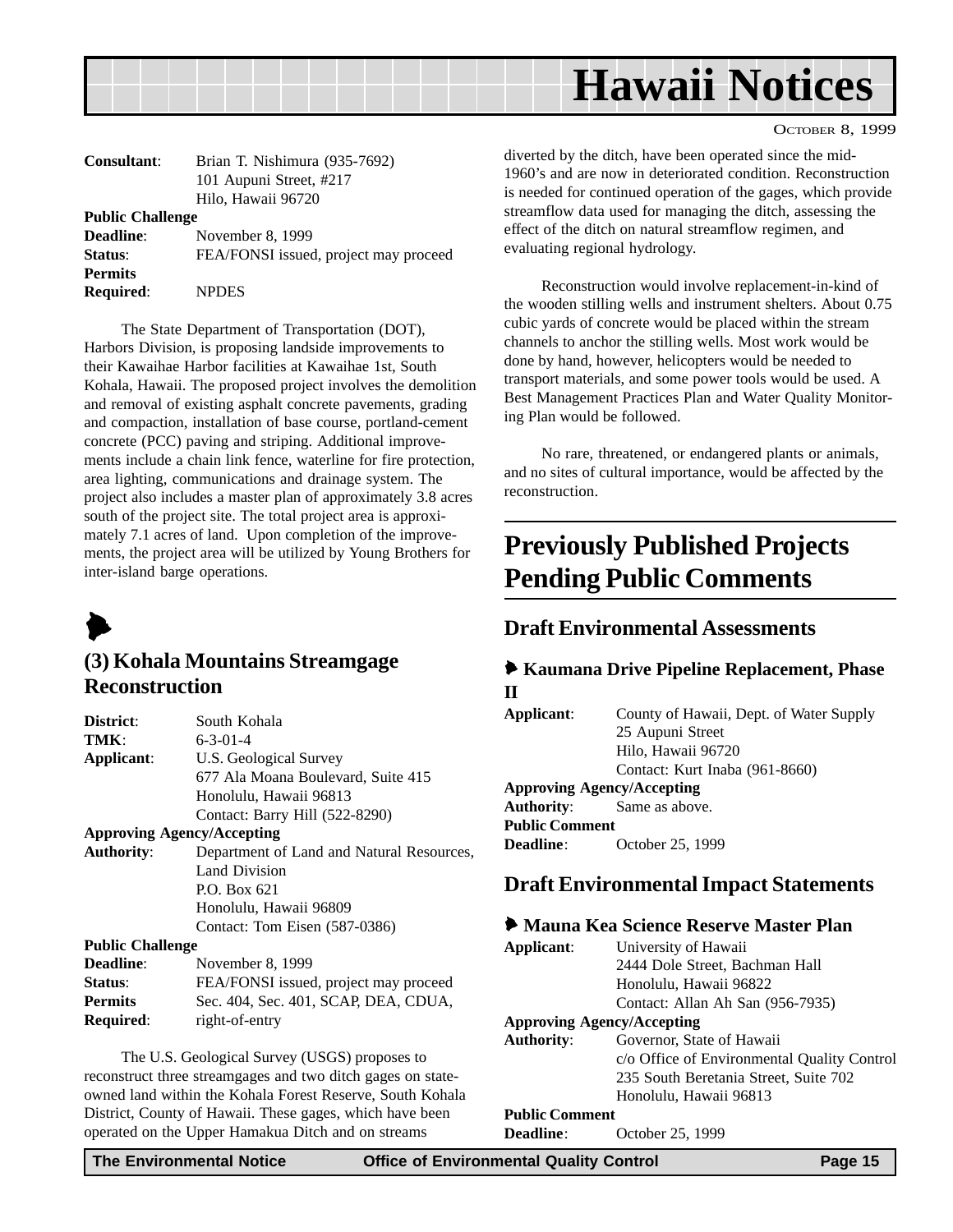## <span id="page-15-0"></span>**Hawaii Notices**

OCTOBER 8, 1999

### **Final Environmental Impact Statements**

### 6 **Lower Hamakua Ditch Watershed**

- **Applicant**: State Department of Agriculture P.O. Box 22159 Honolulu, Hawaii 96823-2159 Contact: Paul Matsuo (973-9475) and USDA Natural Resources Conservation Service P.O. Box 50004 Honolulu, Hawaii 96850 Contact: Kenneth Kaneshiro (541-2600 x 105) **Approving Agency/Accepting Authority**: Governor, State of Hawaii
- c/o Office of Environmental Quality Control 235 South Beretania Street, Suite 702 Honolulu, Hawaii 96813 **Status:** FEIS currently being reviewed by OEQC.

### 6 **Mamalahoa Highway Bypass Road**

**Applicant**: 1250 Oceanside Partners dba Oceanside 1250 78-6831 Ali'i Drive, Suite #K-15 Kailua-Kona, Hawaii 96740 Contact: Mr. Robert Stuit (324-1500)

#### **Approving Agency/Accepting**

| <b>Authority:</b> | County of Hawaii                         |  |  |
|-------------------|------------------------------------------|--|--|
|                   | Department of Public Works               |  |  |
|                   | 25 Aupuni Street, Suite 202              |  |  |
|                   | Hilo, Hawaii 96720                       |  |  |
|                   | Contact: Jiro Sumada (961-8321)/Tom Pack |  |  |
|                   | $(327 - 3530)$                           |  |  |
| Status:           | FEIS currently being reviewed by the     |  |  |
|                   | Department of Public Works, County of    |  |  |
|                   | Hawaii.                                  |  |  |
|                   |                                          |  |  |

### 6 **Saddle Road Improvement**

|                                   | Applicant:        | Department of Transportation                |  |  |
|-----------------------------------|-------------------|---------------------------------------------|--|--|
|                                   |                   | <b>Highways Division</b>                    |  |  |
|                                   |                   | 869 Punchbowl Street                        |  |  |
|                                   |                   | Honolulu, Hawaii 96813                      |  |  |
|                                   |                   | Contact: Kenneth Au (587-1843)              |  |  |
| <b>Approving Agency/Accepting</b> |                   |                                             |  |  |
|                                   | <b>Authority:</b> | Governor, State of Hawaii                   |  |  |
|                                   |                   | c/o Office of Environmental Quality Control |  |  |
|                                   |                   | 235 South Beretania Street, Suite 702       |  |  |
|                                   |                   | Honolulu, Hawaii 96813                      |  |  |
|                                   | Status:           | FEIS currently being reviewed by OEQC.      |  |  |
|                                   |                   |                                             |  |  |



## **Land Use Commission Notices**

## **Petition Filing**

The LUC has received the following request regarding a petition for declaratory order:

## 1 **Waipio Peninsula**

| Docket No.         | DR99-22                                    |  |  |
|--------------------|--------------------------------------------|--|--|
| <b>Petitioner:</b> | City and County of Honolulu                |  |  |
| <b>Location:</b>   | Waipio Peninsula, Waipahu, Oahu            |  |  |
| Acreage:           | $1.927$ acres                              |  |  |
| TMK:               | 9-3-02: 9 (Waipahu Depot Street Right-Of-  |  |  |
|                    | Way)                                       |  |  |
| <b>Request:</b>    | Clarify and Correct Boundary Reclassifica- |  |  |
|                    | tion and Boundary Interpretation No. 99-12 |  |  |
|                    | Dated July 30, 1999.                       |  |  |
| Date Filed:        | September 1, 1999                          |  |  |

If you would like further detailed information on this matter, please contact:

State Land Use Commission

Location Address Leiopapa A Kamehameha Building (State Office Tower) 235 S. Beretania Street, Room 406 Honolulu, Hawaii 96813

Mailing Address P.O. Box 2359 Honolulu, Hawaii 96804-2359

Phone: 587-3822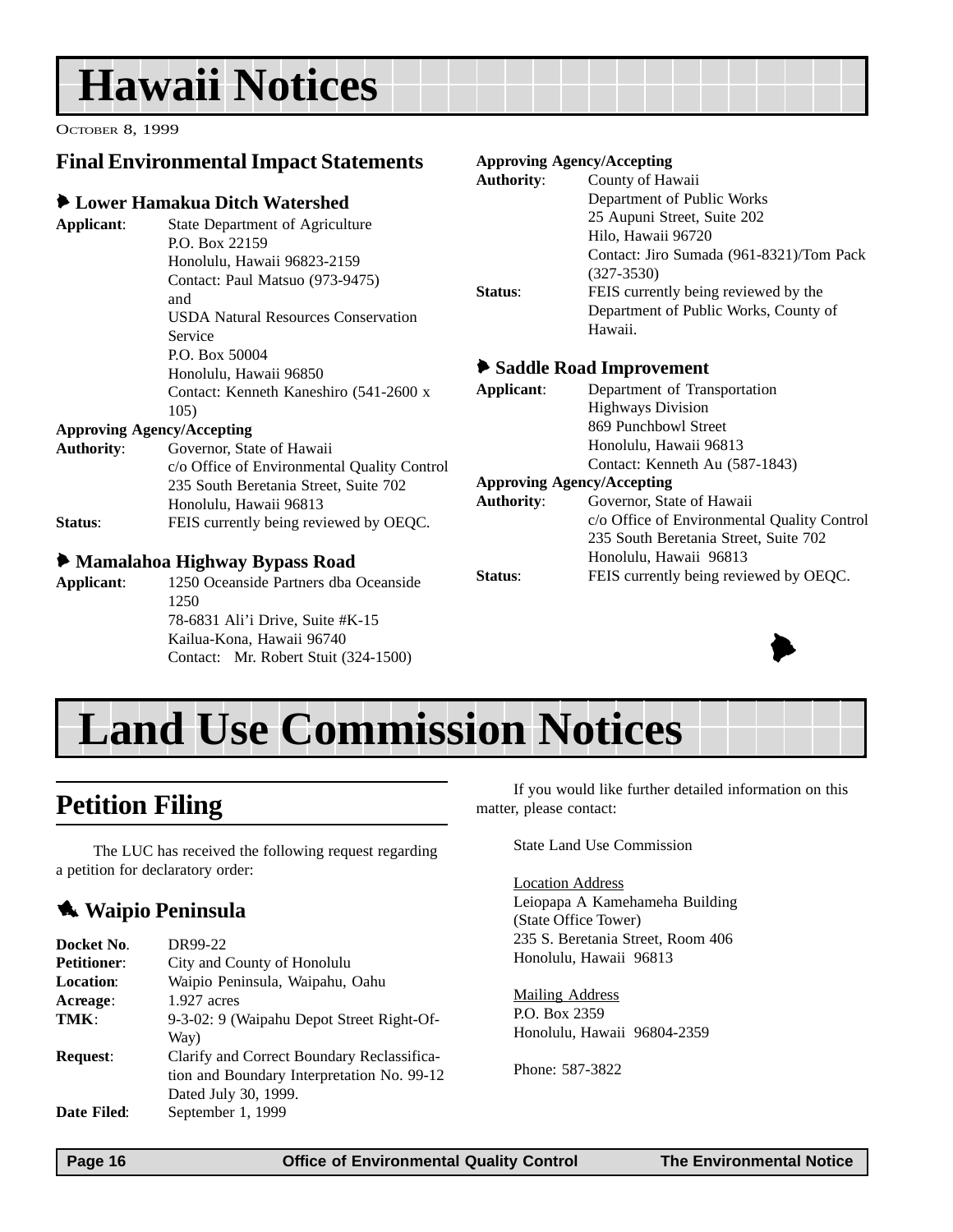## **Shoreline Notices**

OCTOBER 8, 1999

### **Shoreline Certification Applications**

Pursuant to § 13 -222-12, HAR the following shoreline certification applications are available for inspection at the DLNR District Land Offices on Kauai, Hawaii and Maui and at Room 220, 1151 Punchbowl St., Honolulu, Oahu (Tel: 587-0414). All comments shall be submitted in writing to the State Land Surveyor, 1151 Punchbowl Street, Room 210, Honolulu, HI 96813 and postmarked no later than fifteen (15) calendar days from the date of the public notice of the application.

| Case No.      | D at e<br>Received | Location                                                                                                                                                                                                      | Applicant                                                                                                   | Tax Map Key                                |
|---------------|--------------------|---------------------------------------------------------------------------------------------------------------------------------------------------------------------------------------------------------------|-------------------------------------------------------------------------------------------------------------|--------------------------------------------|
| OA-361        | 09/27/99           | Portion of Pupukea-Paumalu (Sunset) Beach Park<br>and Executive Order 2598, Pupukea, Koolauloa,<br>Oahu (59-104 Kamehameha Hwy)                                                                               | Towill, Shigeoka & Associates, for<br>City and County of Honolulu                                           | $5 - 9 - 001 : 038$                        |
| OA-451        | 09/16/99           | Lot 303, of Land Court Application 1052,<br>Makaha, Waianae, Oahu (84-197 Makau St)                                                                                                                           | Walter P. Thompson, Inc., for Andrew<br>Dedrick                                                             | $8-4-010:001$                              |
| OA-736        | 09/14/99           | Lot 39 Maunalua Bay View Lots Subdivision<br>Unit 1, File Plan 750, Being of Portion of R.P.<br>4475, L.C.Aw. 7713 Apana 30 to Victoria<br>Kamamalu at Maunalua, Oahu (4 Poipu Dr)                            | DJNS Surveying & Mapping, for<br>Benjamin Ha                                                                | $3-9-028:002$                              |
| OA-738        | 09/16/99           | Royal Patent Grant 5667, Land Commission<br>Award 5931, Apana 3 to lona Pehu, Waikiki,<br>Oahu (3047 Kalakaua Ave)                                                                                            | Wesley T. Tengan, License<br>Professional land Survey or                                                    | $3 - 1 - 033 : 004$<br>& 056               |
| OA-739        | 09/16/99           | Lot 1030 of Land Court Application 677 as<br>shown on Map 232 at Kaneohe, Koolaupoko,<br>Oahu (3 Kailuana Pl)                                                                                                 | A. F. M. Corporation, for Robert M.<br>Reeve                                                                | $4 - 3 - 022 : 003$                        |
| $OA-741$      | 09/20/99           | Lots 104 and 105 (lot 93) of Pupukea - Paumalu<br>Beach Lots, Koolauloa, Oahu (56-063C Hoalua<br>Rd)                                                                                                          | ControlPoint Surveying, Inc., for<br>Christian Riese Lassen                                                 | $5-9-001:010$                              |
| OA-742        | 09/20/99           | Lot 11, Block 1 Maunalua Beach Subdivision,<br>Honolulu, Oahu (245 Portlock Rd)                                                                                                                               | Walter P. Thompson, Inc., for Robert<br>Wells                                                               | $3-9-002:003$                              |
| $OA-743$      | 09/27/99           | Lot 1-A Waialae Beach Lots, Section A Being<br>Portion of R.P. 4475, L.C. Aw. 7713 Ap. 50 to V.<br>Kamamalu at Waialae-Nui, Honolulu, Oahu<br>$(4635-A$ Kahala Ave)                                           | Sam O. Hirota, Inc., for Mr. & Mrs.<br>Georg Rafael                                                         | $3 - 5 - 005 : 010$                        |
| <b>OA-744</b> | 09/27/99           | Lots 292 and 293 of Land Court Application<br>1095 (Map 24) at Kawela Beach Lots, Koolauloa,<br>Oahu (360 Pahipahialua St & 457 Honokawela<br>Dr)                                                             | R.M. Towill Corporation, for Inariya<br>America, LTD/CR                                                     | $5 - 7 - 003 : 045$<br>and $046$           |
| MA-216        | 09/20/99           | Being a Portion of Land Commission Award<br>11216, Apana 21 to M. Kekauonohi, Being also<br>all of Lot 46 of Makena Beach Lots (Not<br>Available - Makena Rd. Makawao)                                        | Warren S. Unemori Inc., for Joseph A.<br>Galando                                                            | $2 - 1 - 011 - 022$                        |
| MA-217        | 09/24/99           | Being Portion of Land Commission Award 11216<br>Apana 21 to Kekauonohi and Land Patent 8213,<br>Land Commission Award 6715 to<br>Hoomanawanui, Palauea & Keauhou, Honuaula,<br>Makawao, Maui (4580 Makena Rd) | Ronald M. Fukumoto Engineering,<br>Inc., for Mr. & Mrs. George P.<br>Ferreira, Jr. and Hugh Farrington, AIA | $2 - 1 - 011$ ; 027<br>and 2-1-012:<br>002 |
| MO-059        | 09/28/99           | Lot 2-B of Kapaakea Hawaiian Homesteads,<br>Kapaakea, Molokai (Vacant - Kaunanakai,<br>Molokai)                                                                                                               | ControlPoint Surveying, Inc., for<br>Department of Hawaiian Home Lands                                      | $5-4-003:009$                              |
| KA-073        | 09/24/99           | Lot 6, Moloaa Hui Lots, Kawaihau, Kauai (3531<br>Moloaa Road)                                                                                                                                                 | Caires Land Surveying, for Emil E.<br>Mansat, Jr.                                                           | $4-9-014:015$                              |
| KA-137        | 09/27/99           | Portion of L. C. Aw. 7713: 1 to V. Kaumualii,<br>Makaweliu, Waimea, Kauai (Vacant - Waimea,<br>K au ai)                                                                                                       | Peter N. Taylor, Corporation, for<br>Robinson Family Partners                                               | $1-7-005$ : Por.<br>004                    |

**The Environmental Notice Office of Environmental Quality Control Page 17**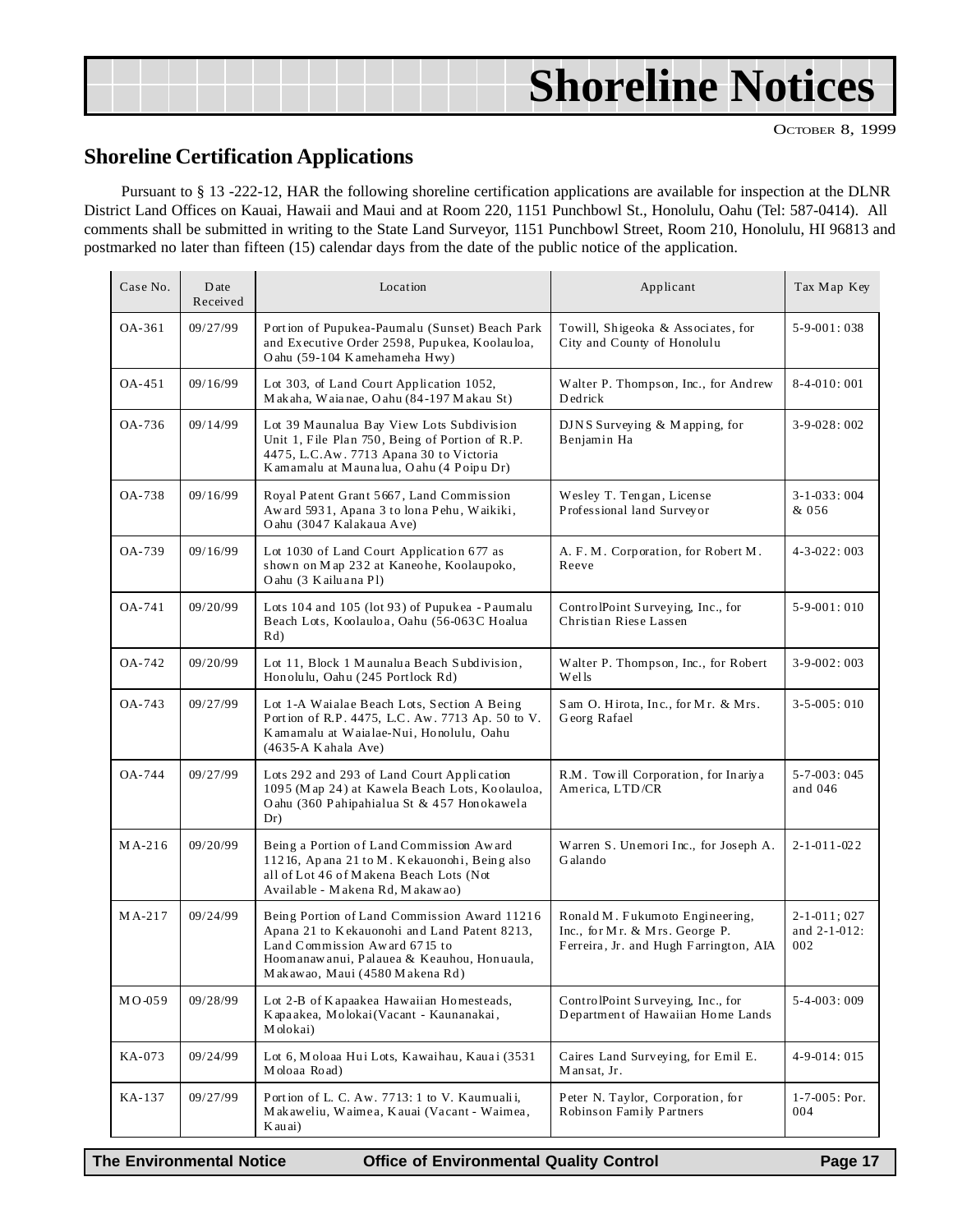## <span id="page-17-0"></span>**Shoreline Notices**

OCTOBER 8, 1999

### **Shoreline Certifications and Rejections**

Pursuant to §13-222-26, HAR the following shorelines have been certified or rejected by the DLNR. A person may appeal a certification or rejection to the BLNR, 1151 Punchbowl Street, Room 220, Honolulu, HI 96813, by requesting in writing a contested case hearing no later than twenty (20) calendar days from the date of public notice of certification or rejection.

| Case No.      | Date<br>Cert/Rej                                                                                                                                                                                    | Location                                                                                                                                                                                                                           | Applicant                                                                          | Tax Map Key                                    |
|---------------|-----------------------------------------------------------------------------------------------------------------------------------------------------------------------------------------------------|------------------------------------------------------------------------------------------------------------------------------------------------------------------------------------------------------------------------------------|------------------------------------------------------------------------------------|------------------------------------------------|
| $OA-529$      | Certified<br>09/28/99                                                                                                                                                                               | Por of RP 52, LCAw 802 to A. Adams, being also<br>Austin Tsutsumi & Associates, Inc.,<br>Por of Niu Beach Lots, File Plan 279, Niu,<br>for Jasper Hawaii Investment, Inc.<br>Honolulu, Oahu, Hawaii (5603 Kalanianaole<br>Highway) |                                                                                    | 3-7-001:043<br>& 038                           |
| <b>OA-727</b> | Certified<br>Lot 310 Kawailoa Beach Lots, Kawailua, Waialua,<br>DJNS Surveying & Mapping, for<br>Scott C. Wallace<br>09/28/99<br>Oahu, Hawaii (61-457 Kamehameha Highway)                           |                                                                                                                                                                                                                                    | 6-1-008:013                                                                        |                                                |
| <b>OA-728</b> | Certified<br>09/28/99                                                                                                                                                                               | Portion of R.P. 51, LCAw 802 to A. Adams At<br>Niu, Waikiki, Honolulu, Oahu, Hawaii (5493 and<br>5505 Kalanianaole Highway)                                                                                                        | HLC Hawaii Land Consultants, for<br>Michael & Nancy Fisch/FUMA<br>Properties, Ltd. | 3-7-001:007<br>& 008                           |
| <b>OA-729</b> | Certified<br>09/28/99                                                                                                                                                                               | Lot 290 of Land Court Application 1069 (Map 43)<br>and Nanakuli Beach Park (Executive Order 104)<br>(89-403 Farrington Highway)                                                                                                    | R.M. Towill Corporation, for The<br>Estate of James Campbell                       | 9-2-003:Por.<br>$& 8 - 9 - 003:$<br>Por. $001$ |
| HA-128        | Certified<br>09/28/99                                                                                                                                                                               | Lot 5, Keawaiki Beach Lots at Kahauloa 2nd,<br>South Kona, Hawaii (83-502 Kewaiki Road)                                                                                                                                            | Wes Thomas Associates, for<br>Alexander Wilson                                     | $8 - 3 - 0.05 : 0.06$                          |
| HA-211        | Certified<br>Lot 23 of Puako Beach Lots (HTS Plat 414-A) at<br>Wes Thomas Associates, for David<br>09/28/99<br>Lalamilo (69-1890 Puako Road)<br>L. Douglass & Susan H, Douglass,<br><b>Trustees</b> |                                                                                                                                                                                                                                    | 6-9-006:023                                                                        |                                                |

## **Environmental Council Notices**

### **Environmental Council Meetings**

The Environmental Council is scheduled to meet on **Wednesday, October 13, 1999 at 3:30 p.m. in Room 405** of the Leiopapa A Kamehameha Building, 235 S. Beretania St., Honolulu.

The Council's Exemption Committee, Rules Committee and Communication, Education & Legislation Committee are tentatively scheduled to meet the same day prior to the full Council meeting. Please call on or after October 7, 1999 for the final agenda, meetings time and place.

Any person desiring to attend the meetings and requiring an acommodation (taped materials or sign language interpreter) may request assistance provided such a request is made five (5) working days prior to the scheduled meetings. This request may be made by writing to Ms. Barbara Robeson, Chair, Environmental Council c/o OEQC, 235 S. Beretania Street, Suite 702, Honolulu, Hawaii 96813 or by fax at (808) 586-4186.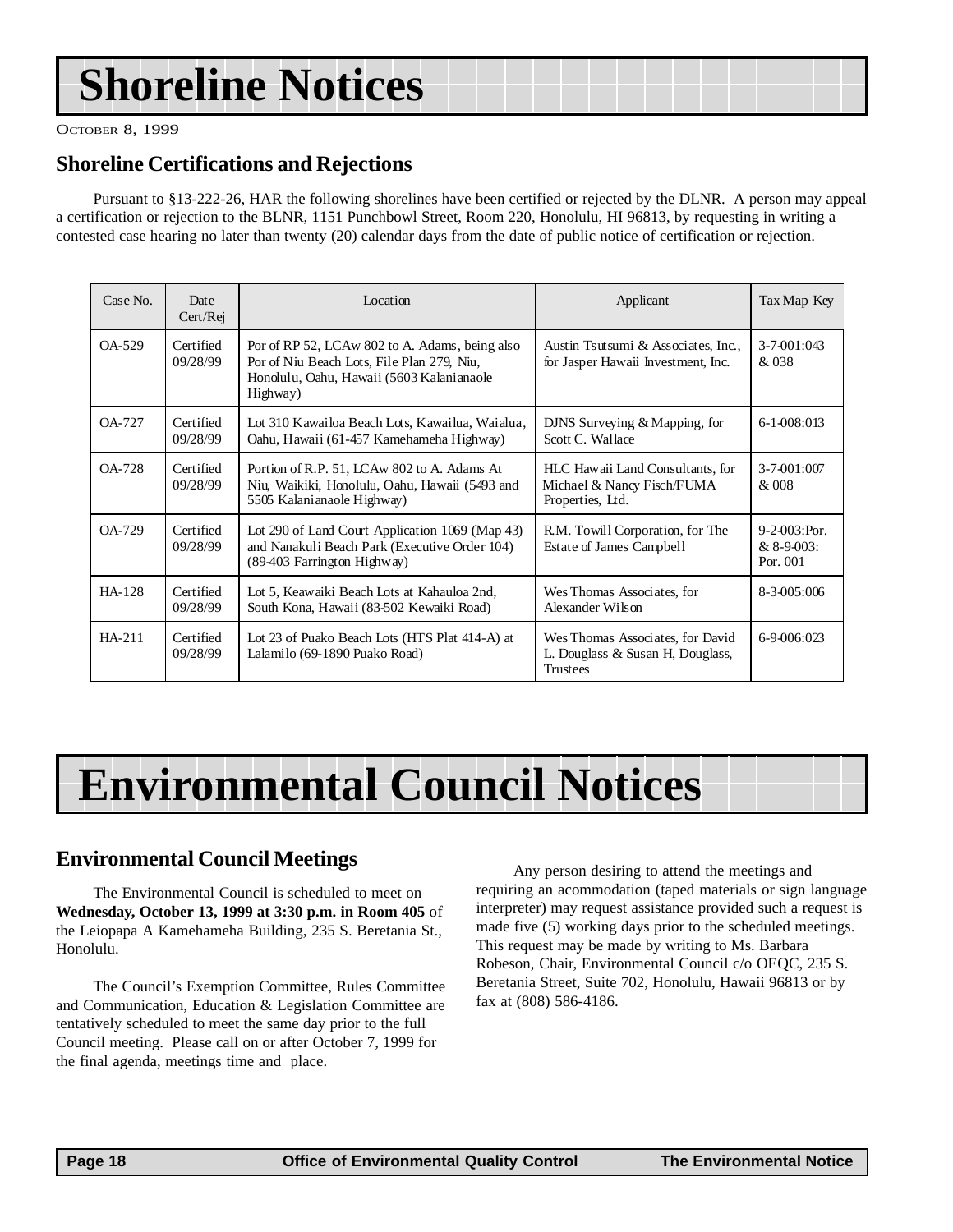## **Pollution Control Permits**

OCTOBER 8, 1999

### **Department of Health Permits**

The following is a list of some pollution control permits currently being reviewed by the State Department of Health. For more information about any of the listed permits, please contact the appropriate branch or office of the Environmental Management Division at 919 Ala Moana Boulevard, Honolulu.

| Branch<br>Permit<br>Type                                              | Applicant &<br>Permit<br>Number                              | Project Location                                                                                                | Pertinent<br>Date      | Proposed Use                                                                 |
|-----------------------------------------------------------------------|--------------------------------------------------------------|-----------------------------------------------------------------------------------------------------------------|------------------------|------------------------------------------------------------------------------|
| Clean Air<br>Branch,<br>$586 - 4200$ ,<br>Covered<br>Source<br>Permit | Navy Regent<br>Hawaii<br>$CSP$ 0105a-01-C                    | Building 1623,<br>NAVSTA PHNC,<br>Pearl Harbor.<br>Hawaii                                                       | Issued:<br>9/24/99     | One 1.25 MMBtu/hr<br>Boiler and Ship<br>Building and<br>Repair<br>Operations |
| CAB,<br>$586 - 4200,$<br>Temporary<br>Noncovered<br>Source<br>Permit  | American<br>Hauling, Inc.<br>NSP 0450-01-NT                  | Various Temporary<br>Sites.<br>Initial Location:<br>Vicinity of<br>Kawailoa Refuse<br>Center, Kawailoa,<br>Oahu | Issued:<br>9/23/99     | 220 TPH<br>Powerscreen                                                       |
| CAB,<br>$586 - 4200$ ,<br>Noncovered<br>Source<br>Permit              | Hawaiian<br>Bitumuls<br>Paving &<br>Precast<br>NSP 0048-01-N | Ameron Kapaa<br>Quarry,<br>Kailua, Oahu                                                                         | Issued:<br>9/28/99     | 150 TPH RAP<br>Crushing<br>Plant with 225 kW<br>Diesel Engine<br>Generator   |
| CAB,<br>$586 - 4200$ ,<br>Noncovered<br>Source<br>Permit              | PVT Land<br>Company,<br>Ltd.<br>NSP 0043-02-N                | 87-2020 Farrington<br>Hwy., Waianae, Oahu                                                                       | Issued:<br>9/23/99     | 110 TPH Stone<br>Processing Plant                                            |
| Safe<br>Drinking<br>Water<br>Branch,<br>$586 - 4258$ ,<br>UIC Permit  | Oceanside<br>Partners dba<br>Oceanside 1250<br>UH-2066       | Hokulia Subd.,<br>Phase I<br>Kealakekua, North &<br>South Kona<br>TMK 8-1-04: Por. 3.                           | Comment by<br>11/3/99  | Construction of<br>206 injection<br>wells for surface<br>drainage.           |
| SDWB,<br>$586 - 4258$ ,<br>UIC Permit                                 | Assoc. of<br>Apartment<br>Owners<br>UH-1266                  | Kona Westwind<br>Condominium<br>77-296 Kalani Way,<br>Kailua-Kona.                                              | n/a                    | Permit renewal of<br>2 injection wells<br>for sewage<br>disposal.            |
| SDWB,<br>$586 - 4258$ ,<br>UIC Permit                                 | Leeward<br>Holdings, Inc.<br>UH-2067                         | Waikoloa<br>Subdivision, Unit<br>$2 - A - 2$<br>Phase I, Eleele St.<br>Waikoloa, South<br>Kohala.               | Comment by<br>11/10/99 | Construction of 11<br>injection wells<br>for surface<br>drainage.            |
| SDWB,<br>$586 - 4258$ ,<br>UIC Permit                                 | Warren H.<br>Scoville<br>UO-1950                             | Sunset Paradise<br>Apartments<br>68-172 Au Street,<br>Mokuleia.                                                 | n/a                    | Permit renewal of<br>2 injection wells<br>for sewage<br>disposal.            |
| SDWB,<br>$586 - 4258$ ,<br>UIC Permit                                 | U.S. Coast<br>Guard<br>$UO - 1995$                           | U.S. Coast Guard<br>Air Station<br>Barbers Point, Ewa<br>TMK $1 - 9 - 1 - 123:1$                                | n/a                    | Permit transfer of<br>4 injection wells<br>for surface<br>drainage.          |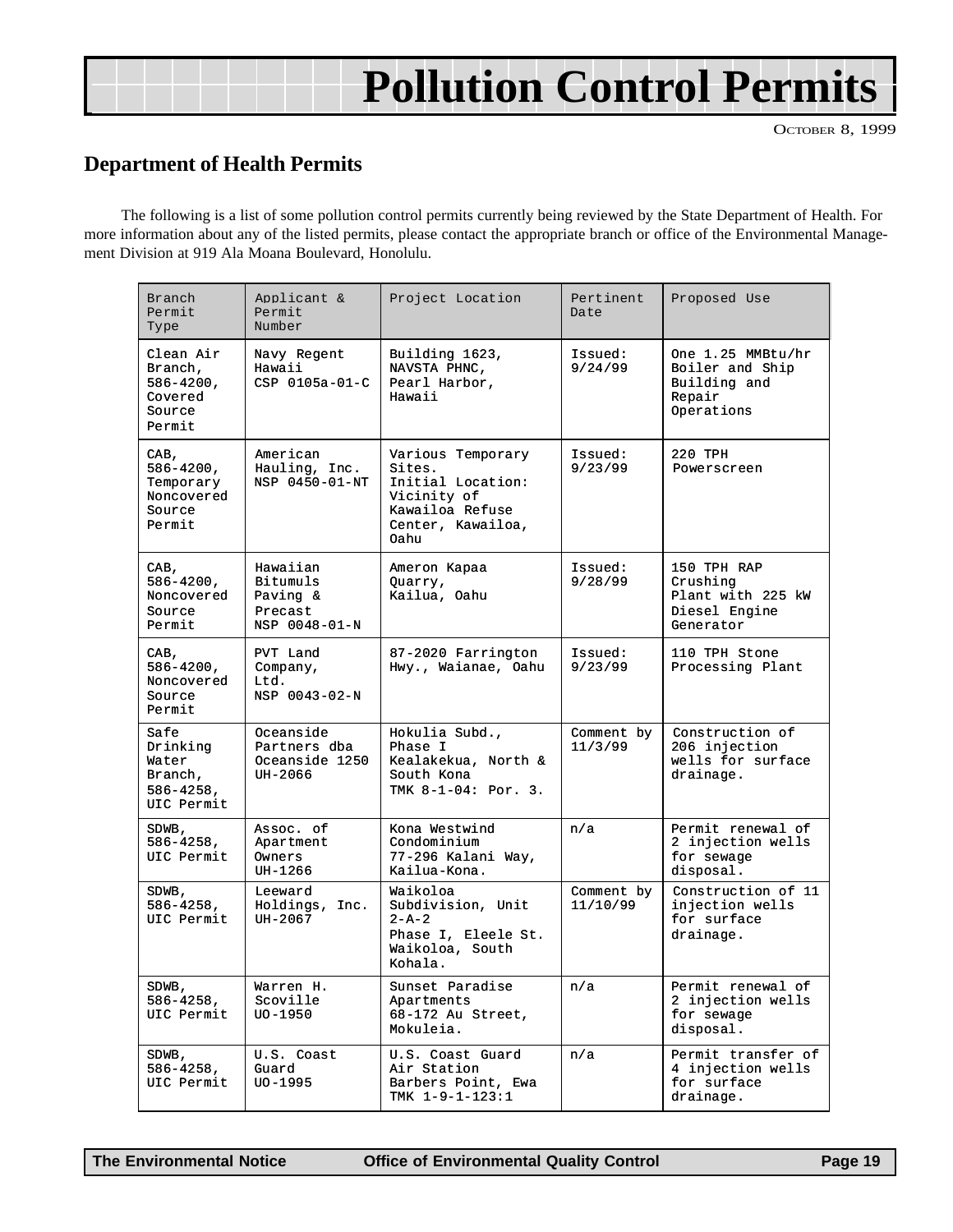## <span id="page-19-0"></span>**Coastal Zone News**

OCTOBER 8, 1999

### **WHAT'S GOING DOWN WITH THE RAIN? WHAT CAN WE DO ABOUT IT?**

The Hawaii Coastal Zone Management Program (CZM) of the Office of Planning (OP) and the Polluted Runoff Control Program (PRC) of the Department of Health (DOH) invite you to a series of public information meetings to introduce and solicit comment on "Hawai`i's Implementation Plan for Polluted Runoff Control". The document incorporates an update of "Hawai`i's Nonpoint Source Management Program" Preliminary Draft (July 1999). Copies of the document will be available upon request and in the public libraries after mid-October; comment deadline is December 15. If clean waters are important to you, your lifestyle, or your business, the State's efforts to control polluted runoff needs your input.

#### **SCHEDULE OF MEETINGS:**

#### **Hawaii (6:30-8:30 p.m.)[1-800-974-4000]**

October 25: Honokaa High & Intermediate School, 45-527 Pakalana Street, Honoka'a October 26: DOH Environmental Health Bldg. Conference Room, 1582 Kamehameha Ave., Hilo October 27: Kahakai Elementary School, 76-147 Royal Poinciana Drive, Kailua-Kona October 28: Waimea Elementary School, 67-1225 Mamalahoa Highway, Kamuela

#### **Kauai (6:30-8:30 p.m.)[1-800-247-3141]**

November 2: Kauai Community College, Dining Room, 3-1901 Kaumualii Highway, Puhi November 3: Kilauea Community Center, Kilauea

**Lanai (6:30-8:30 p.m.)[1-800-468-4644]**

October 19: Lanai High & Elementary School, Lanai City

#### **Maui (7-9 p.m.)[1-800-984-2400]**

November 9: Wailuku Elementary School, 355 South High Street, Wailuku November 10: Lahaina Intermediate School, 871 Lahainaluna Road, Lahaina

#### **Molokai (6:30-8:30 p.m.)[1-800-468-4644]**

October 20: Kaunakakai Elementary School, 30 Ailoa St., Kaunakakai

#### **Oahu (7-9 p.m.)**

October 18: Aina Haina Public Library, 5246 Kalanianaole Hwy, Honolulu October 21: Ilima Elementary School, 91-884 Ft. Weaver Rd., Ewa Beach November 1: Windward Community College, Hale Alaka'i Room 102, 45-720 Keaahala Road, Kaneohe November 4: Alvah A. Scott Elementary School, 98-1230 Moanalua Road, Aiea November 8: Haleiwa Alii Beach Park, 66-167 Haleiwa Road, Haleiwa November 15: Waianae District Park Multi-Purpose Room, 85-601 Farrington Highway, Waianae November 16: Hauula Community Center, 54-010 Kukuna Road, Hauula November 17: Palolo Elementary School, 2106 10th Avenue, Honolulu November 18: Washington Middle School, 1633 S. King Street, Honolulu November 22: Mililani Middle School, 95-1140 Lehiwa Drive, Mililani

CZM and PRC staff also wants to meet with agencies, private sector, and non-governmental organizations to get their input. To suggest organizations with whom you think we should meet or for more information, contact Susan Miller at smiller@dbedt.hawaii.gov or 587-2883 (O'ahu) or, from the Neighbor Islands, use the numbers in brackets above plus extension 72883.

### **Marine and Coastal Zone Management Advisory Group**

The Marine and Coastal Zone Management Advisory Group (MACZMAG) will hold its next regularly scheduled meeting on Friday, October 22, 1999 from 9:00 a.m. - 11:00 a.m. in the State Office Tower, Room 204. For more information, please call Susan Feeney with the Hawaii CZM Program at 587-2880. MACZMAG meeting agendas and minutes are available on the Hawaii Coastal Zone Management Program web page at www.hawaii.gov/dbedt/czm.